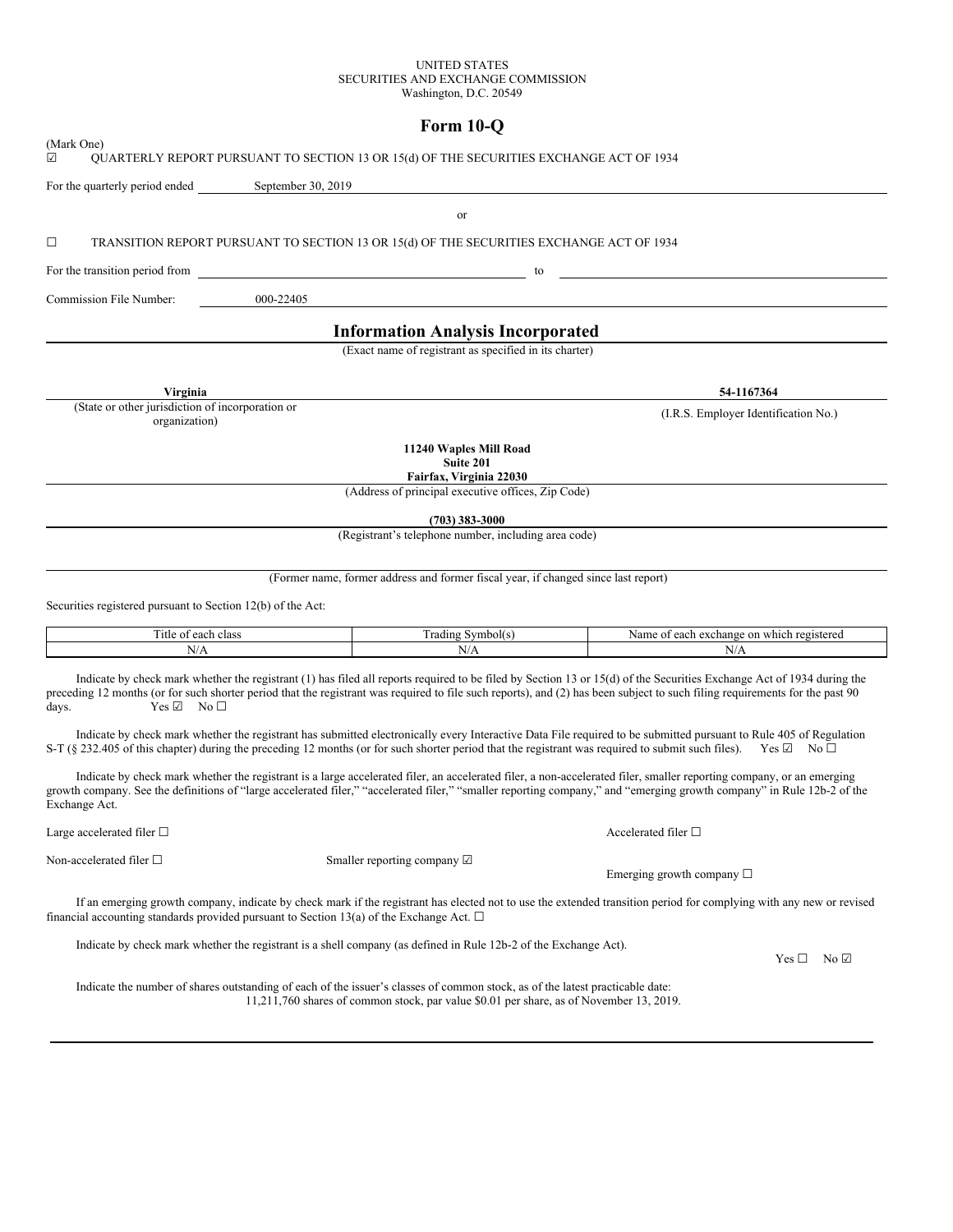### **INFORMATION ANALYSIS INCORPORATED FORM 10-Q**

# **Table of Contents**

|                   |                                                                                                                      | Page<br>Number           |
|-------------------|----------------------------------------------------------------------------------------------------------------------|--------------------------|
| PART I.           | FINANCIAL INFORMATION                                                                                                |                          |
| Item 1.           | Financial Statements (unaudited except for the balance sheet as of December 31, 2018)                                |                          |
|                   | Balance Sheets as of September 30, 2019 and December 31, 2018                                                        | 3                        |
|                   | Statements of Operations and Comprehensive (Loss) Income for the three months ended September 30, 2019 and 2018      | $\overline{\mathcal{A}}$ |
|                   | Statements of Operations and Comprehensive Loss for the nine months ended September 30, 2019 and 2018                | 5                        |
|                   | Statements of Cash Flows for the nine months ended September 30, 2019 and 2018                                       | 6                        |
|                   | Statements of Changes in Stockholders' Equity for the three months and nine months ended September 30, 2019 and 2018 | $\overline{7}$           |
|                   | Notes to Financial Statements                                                                                        | 8                        |
| Item 2.           | Management's Discussion and Analysis of Financial Condition and Results of Operations                                | 17                       |
| Item 4.           | <b>Controls and Procedures</b>                                                                                       | 21                       |
| PART II.          | OTHER INFORMATION                                                                                                    |                          |
| Item 1.           | <b>Legal Proceedings</b>                                                                                             | 22                       |
| Item 1A.          | <b>Risk Factors</b>                                                                                                  | 22                       |
| Item 2.           | Unregistered Sales of Equity Securities and Use of Proceeds                                                          | 22                       |
| Item 3.           | Defaults Upon Senior Securities                                                                                      | 22                       |
| Item 4.           | Mine Safety Disclosures                                                                                              | 22                       |
| Item 5.           | Other Information                                                                                                    | 22                       |
| Item 6.           | Exhibits                                                                                                             | 22                       |
| <b>SIGNATURES</b> |                                                                                                                      | 22                       |
|                   | 2                                                                                                                    |                          |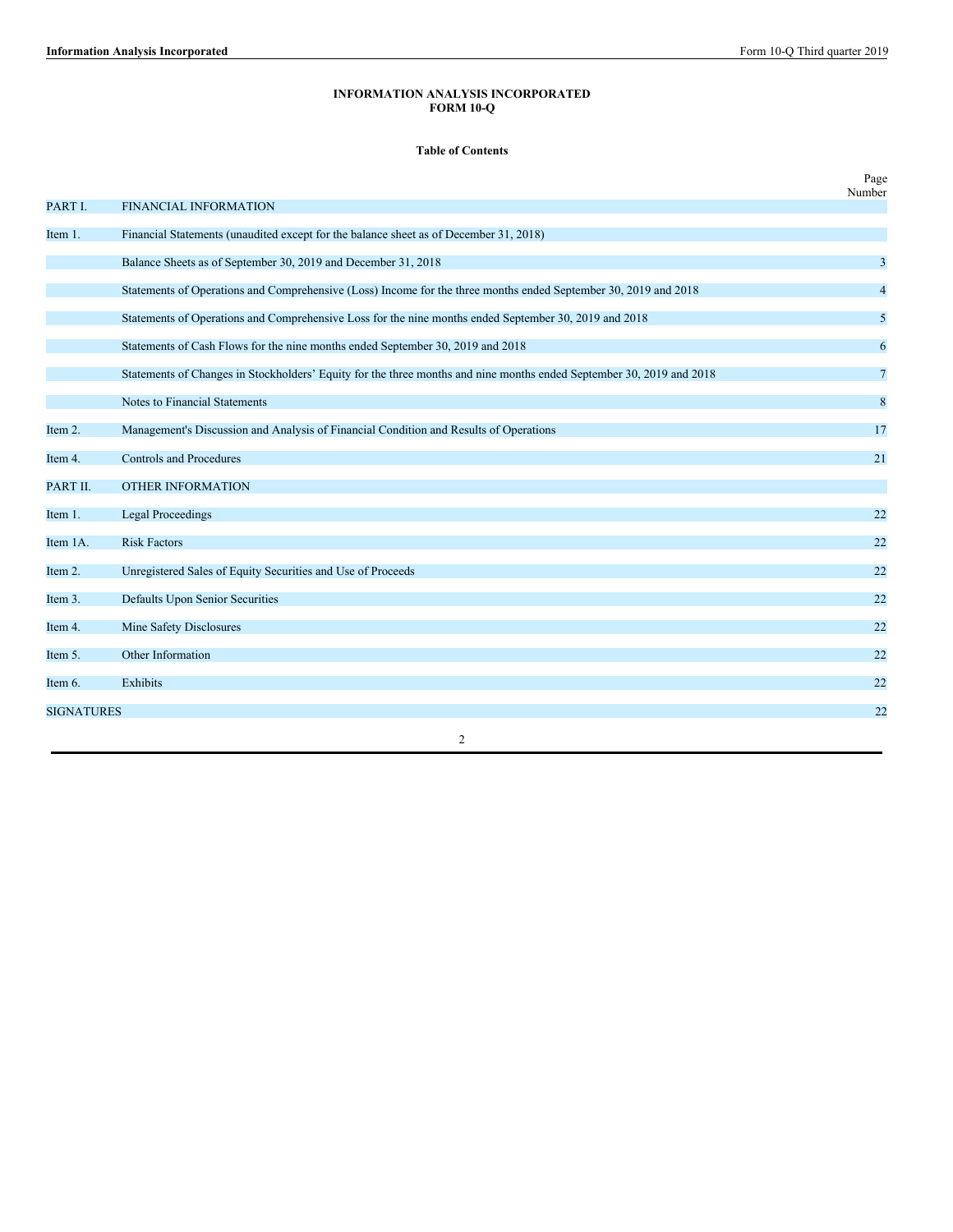# **PART I - FINANCIAL INFORMATION**

# **Item 1. Financial Statements**

# **INFORMATION ANALYSIS INCORPORATED BALANCE SHEETS**

|                                                                                                                                                                                                                                           | September 30, 2019 |              |              | December 31, 2018 |  |
|-------------------------------------------------------------------------------------------------------------------------------------------------------------------------------------------------------------------------------------------|--------------------|--------------|--------------|-------------------|--|
|                                                                                                                                                                                                                                           | (Unaudited)        |              |              | (Note 1)          |  |
| <b>ASSETS</b>                                                                                                                                                                                                                             |                    |              |              |                   |  |
| Current assets                                                                                                                                                                                                                            |                    |              |              |                   |  |
| Cash and cash equivalents                                                                                                                                                                                                                 | $\mathbb{S}$       | 1,093,809    | $\mathbf S$  | 1,963,956         |  |
| Accounts receivable, net                                                                                                                                                                                                                  |                    | 1.390.066    |              | 652,839           |  |
| Prepaid expenses and other current assets                                                                                                                                                                                                 |                    | 595,240      |              | 393,533           |  |
| Contract assets                                                                                                                                                                                                                           |                    | 498,681      |              |                   |  |
| Total current assets                                                                                                                                                                                                                      |                    | 3,577,796    |              | 3,010,328         |  |
| Right-of-use operating lease asset                                                                                                                                                                                                        |                    | 173,487      |              |                   |  |
| Property and equipment, net of accumulated depreciation and amortization of \$298,661 and \$294,424                                                                                                                                       |                    | 10,065       |              | 7,147             |  |
| Other assets                                                                                                                                                                                                                              |                    | 6,281        |              | 6,281             |  |
| <b>Total</b> assets                                                                                                                                                                                                                       | \$                 | 3,767,629    | S            | 3,023,756         |  |
| <b>LIABILITIES AND STOCKHOLDERS' EQUITY</b>                                                                                                                                                                                               |                    |              |              |                   |  |
| <b>Current liabilities</b>                                                                                                                                                                                                                |                    |              |              |                   |  |
| Accounts payable                                                                                                                                                                                                                          | \$                 | 1,174,967    | $\mathbb{S}$ | 25,294            |  |
| <b>Contract liabilities</b>                                                                                                                                                                                                               |                    | 486,362      |              | 318,552           |  |
| Accrued payroll and related liabilities                                                                                                                                                                                                   |                    | 223,550      |              | 217,751           |  |
| Other accrued liabilities                                                                                                                                                                                                                 |                    | 219,837      |              | 81,485            |  |
| Commissions payable                                                                                                                                                                                                                       |                    | 188,278      |              | 508,083           |  |
| Operating lease liability - current                                                                                                                                                                                                       |                    | 101,744      |              |                   |  |
| Total current liabilities                                                                                                                                                                                                                 |                    | 2,394,738    |              | 1,151,165         |  |
|                                                                                                                                                                                                                                           |                    |              |              |                   |  |
| Operating lease liability - non-current                                                                                                                                                                                                   |                    | 72,458       |              |                   |  |
| <b>Total liabilities</b>                                                                                                                                                                                                                  |                    | 2,467,196    |              | 1,151,165         |  |
|                                                                                                                                                                                                                                           |                    |              |              |                   |  |
| Stockholders' equity                                                                                                                                                                                                                      |                    |              |              |                   |  |
| Common stock, \$0.01 par value, 30,000,000 shares authorized, 12,854,376 shares issued, 11,211,760 shares<br>outstanding as of September 30, 2019, and 12,844,376 shares issued, 11,201,760 shares outstanding as of<br>December 31, 2018 |                    | 128,543      |              | 128,443           |  |
| Additional paid-in capital                                                                                                                                                                                                                |                    | 14,682,427   |              | 14,676,006        |  |
| Accumulated deficit                                                                                                                                                                                                                       |                    | (12,580,326) |              | (12,001,647)      |  |
| Treasury stock, 1,642,616 shares at cost at September 30, 2019, and December 31, 2018                                                                                                                                                     |                    | (930, 211)   |              | (930, 211)        |  |
| Total stockholders' equity                                                                                                                                                                                                                |                    | 1,300,433    |              | 1,872,591         |  |
|                                                                                                                                                                                                                                           |                    |              |              |                   |  |
| Total liabilities and stockholders' equity                                                                                                                                                                                                | \$                 | 3,767,629    | S            | 3,023,756         |  |

*The accompanying notes are an integral part of the financial statements*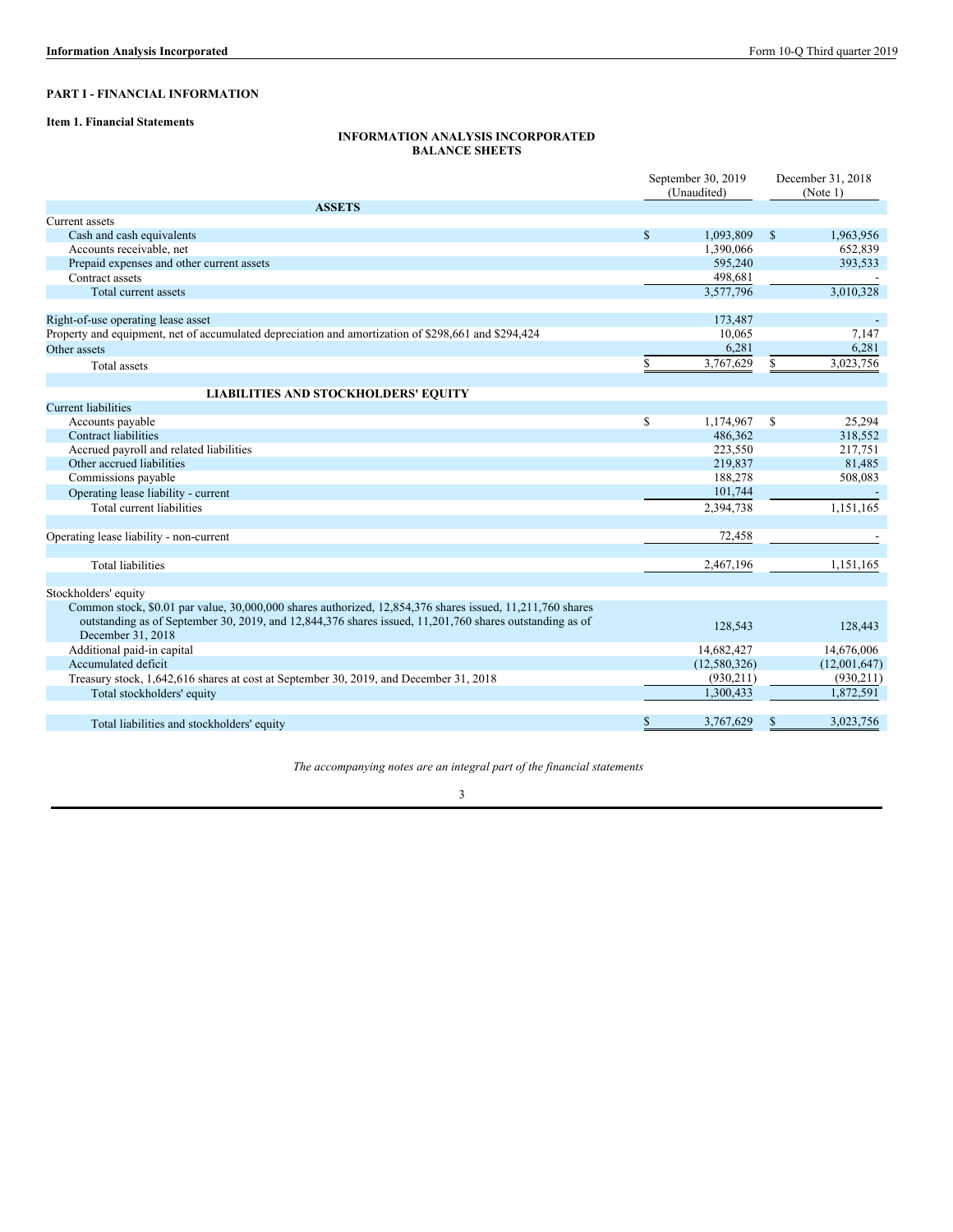### **INFORMATION ANALYSIS INCORPORATED STATEMENTS OF OPERATIONS AND COMPREHENSIVE (LOSS) INCOME (Unaudited)**

|                                                 | 2019       | For the three months ended September 30,<br>2018 |
|-------------------------------------------------|------------|--------------------------------------------------|
| Revenues                                        |            |                                                  |
| Professional fees                               | \$         | 888,662<br>S<br>1,111,358                        |
| Software sales                                  |            | 2,293,935<br>1,307,319                           |
| Total revenues                                  |            | 3,182,597<br>2,418,677                           |
| Cost of revenues                                |            |                                                  |
| Cost of professional fees                       |            | 563,594<br>575,200                               |
| Cost of software sales                          |            | 2,234,686<br>1,274,371                           |
| Total cost of revenues                          |            | 2,798,280<br>1,849,571                           |
| Gross profit                                    |            | 569,106<br>384,317                               |
| Selling, general and administrative expenses    |            | 467,667<br>409,761                               |
| Commissions expense                             |            | 98,394<br>134,255                                |
|                                                 |            |                                                  |
| (Loss) income from operations                   |            | (181, 744)<br>25,090                             |
| Other income                                    |            | 2,520<br>2,874                                   |
| (Loss) income before provision for income taxes |            | (179, 224)<br>27,964                             |
| Provision for income taxes                      |            |                                                  |
| Net (loss) income                               | S          | (179, 224)<br>27,964<br>S                        |
| Comprehensive (loss) income                     | S          | 27,964<br>(179, 224)                             |
|                                                 |            |                                                  |
| Net (loss) income per common share - basic      | S          | (0.02)<br>$\mathbb{S}$                           |
| Net (loss) income per common share - diluted    | \$         | (0.02)<br>S                                      |
| Weighted average common shares outstanding      |            |                                                  |
| <b>Basic</b>                                    |            | 11,211,760<br>11,201,760                         |
|                                                 | 11,211,760 | 11,593,183                                       |
| Diluted                                         |            |                                                  |

*The accompanying notes are an integral part of the financial statements*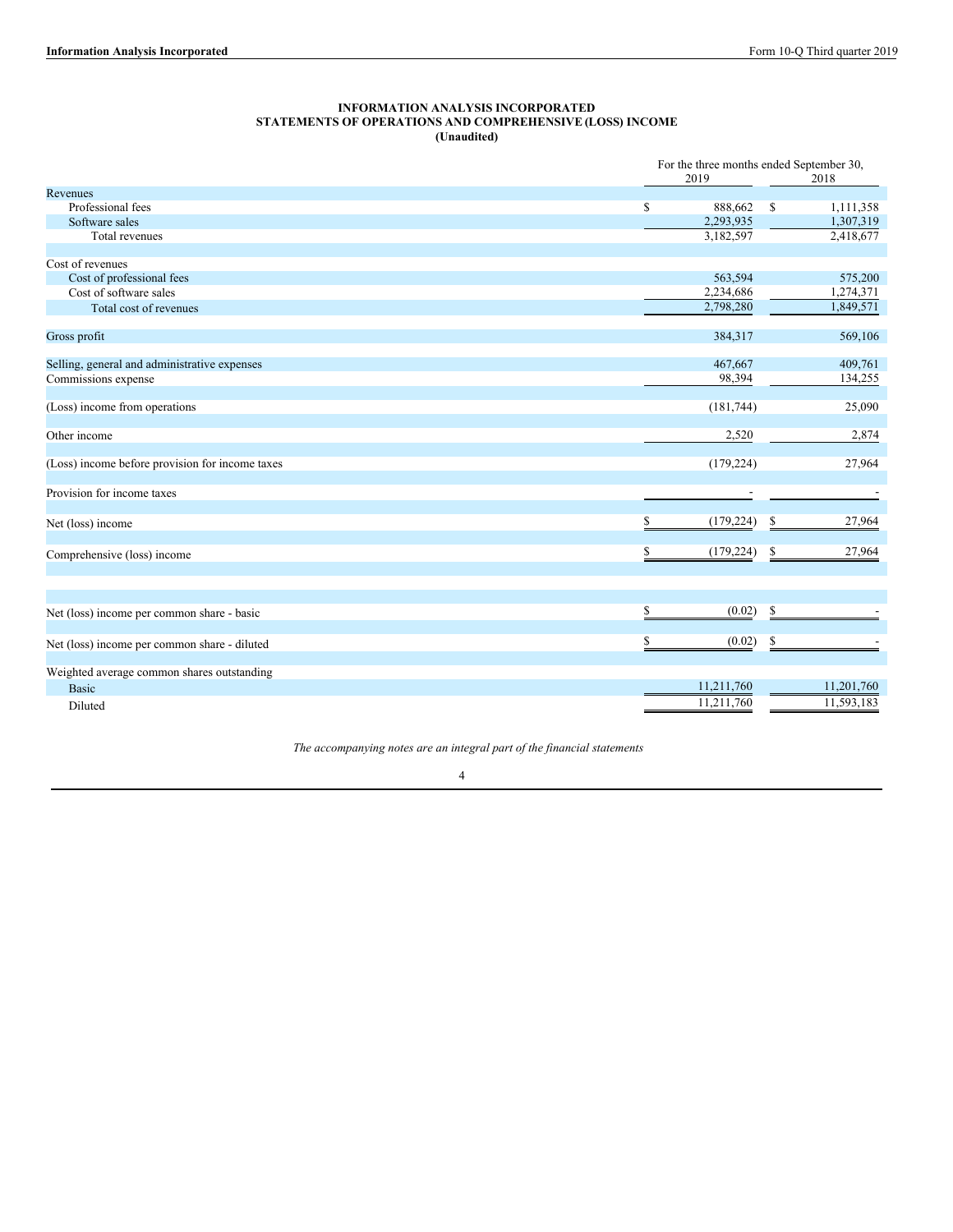### **INFORMATION ANALYSIS INCORPORATED STATEMENTS OF OPERATIONS AND COMPREHENSIVE LOSS (Unaudited)**

|                                              | 2019 | For the nine months ended September 30,<br>2018 |
|----------------------------------------------|------|-------------------------------------------------|
| Revenues                                     |      |                                                 |
| Professional fees                            | \$   | 2,412,409<br>S<br>3,429,153                     |
| Software sales                               |      | 5,653,428<br>4,091,819                          |
| Total revenues                               |      | 8,065,837<br>7,520,972                          |
| Cost of revenues                             |      |                                                 |
| Cost of professional fees                    |      | 1,445,320<br>1,828,542                          |
| Cost of software sales                       |      | 5,556,600<br>4,017,549                          |
| Total cost of revenues                       |      | 7,001,920<br>5,846,091                          |
| Gross profit                                 |      | 1,063,917<br>1,674,881                          |
| Selling, general and administrative expenses |      | 1,481,694<br>1,319,790                          |
| Commissions expense                          |      | 169,155<br>374,815                              |
| Loss from operations                         |      | (586, 932)<br>(19, 724)                         |
| Other income                                 |      | 8,253<br>8,530                                  |
| Loss before provision for income taxes       |      | (578, 679)<br>(11, 194)                         |
| Provision for income taxes                   |      |                                                 |
| Net loss                                     | S    | (578, 679)<br>(11, 194)<br>S                    |
| Comprehensive loss                           | \$   | (578, 679)<br>(11, 194)<br>S                    |
|                                              | \$   | \$<br>(0.05)                                    |
| Net loss per common share - basic            |      |                                                 |
| Net loss per common share - diluted          | \$   | (0.05)<br>S                                     |
| Weighted average common shares outstanding   |      |                                                 |
| <b>Basic</b>                                 |      | 11,207,145<br>11,201,760                        |
| Diluted                                      |      | 11,201,760<br>11,207,145                        |

*The accompanying notes are an integral part of the financial statements*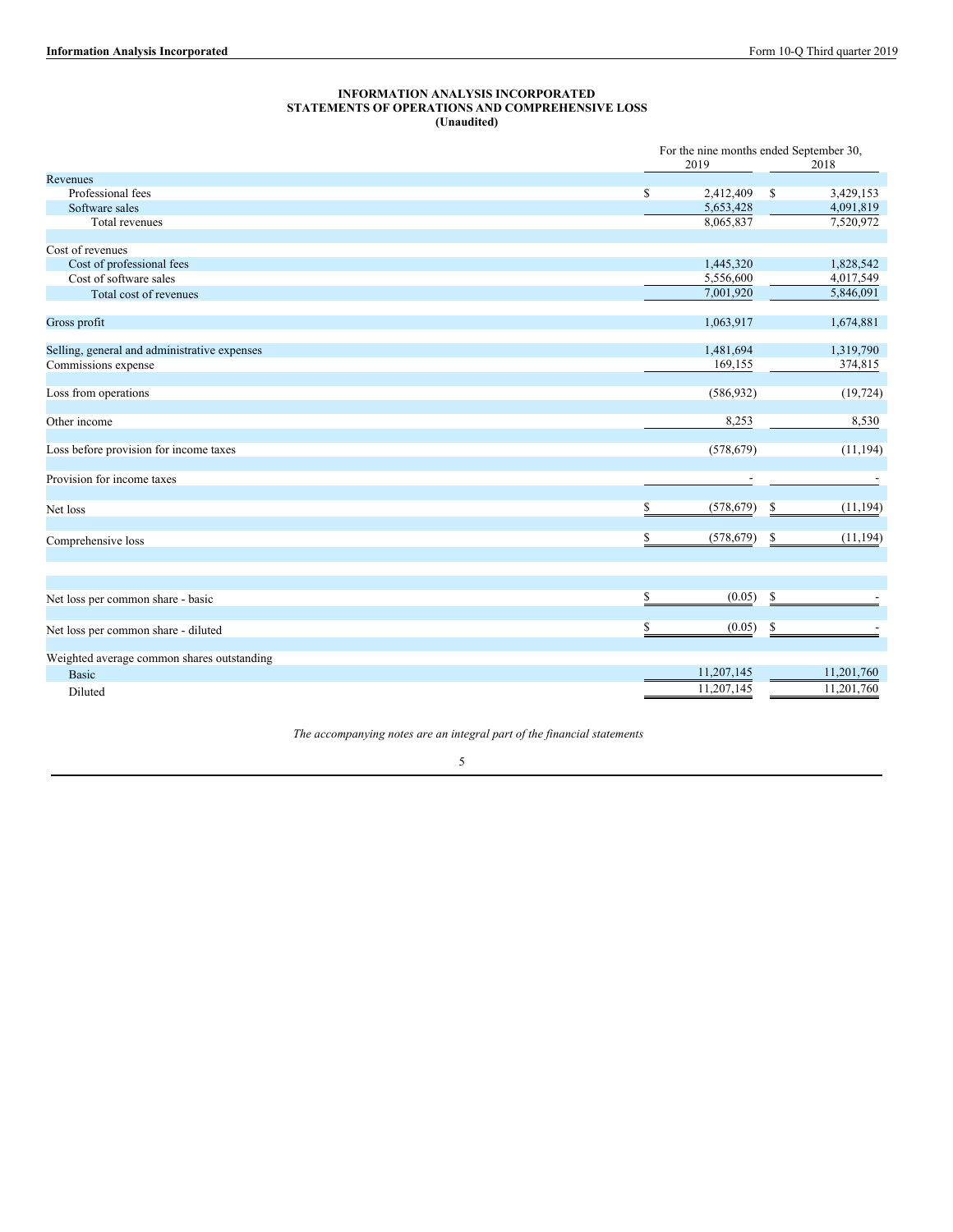### **INFORMATION ANALYSIS INCORPORATED STATEMENTS OF CASH FLOWS (Unaudited)**

|                                                                             |      | For the nine months ended September 30, |            |  |
|-----------------------------------------------------------------------------|------|-----------------------------------------|------------|--|
|                                                                             | 2019 |                                         | 2018       |  |
| Cash flows from operating activities:                                       |      |                                         |            |  |
| Net loss                                                                    | \$   | $(578, 679)$ \$                         | (11, 194)  |  |
| Adjustments to reconcile net loss to net cash used in operating activities: |      |                                         |            |  |
| Depreciation and amortization                                               |      | 4,415                                   | 7,837      |  |
| Stock option compensation                                                   |      | 5,521                                   | 23,882     |  |
| Changes in operating assets and liabilities:                                |      |                                         |            |  |
| Accounts receivable                                                         |      | (737, 227)                              | (547, 145) |  |
| Contract assets                                                             |      | (498, 681)                              | (1,938)    |  |
| Prepaid expenses and other current assets                                   |      | (210, 460)                              | (97, 637)  |  |
| Accounts payable                                                            |      | 1,149,673                               | 384,115    |  |
| Commissions payable                                                         |      | (319, 805)                              | (125,019)  |  |
| Contract liabilities                                                        |      | 167,810                                 | 66,593     |  |
| Accrued payroll and related liabilities and other accrued liabilities       |      | 153,619                                 | (374, 957) |  |
| Net cash used in operating activities                                       |      | (863, 814)                              | (675, 463) |  |
|                                                                             |      |                                         |            |  |
| Cash flows from investing activities                                        |      |                                         |            |  |
| Acquisition of property and equipment                                       |      | (7, 333)                                | (4,075)    |  |
| Payments received on notes receivable                                       |      |                                         | 1,719      |  |
| Net cash used in investing activities                                       |      | (7, 333)                                | (2,356)    |  |
|                                                                             |      |                                         |            |  |
| Cash flows from financing activities                                        |      |                                         |            |  |
| Issuance of stock from exercise of options                                  |      | 1,000                                   |            |  |
| Net cash provided by financing activities                                   |      | 1.000                                   |            |  |
|                                                                             |      |                                         |            |  |
| Net decrease in cash and cash equivalents                                   |      | (870, 147)                              | (677, 819) |  |
|                                                                             |      |                                         |            |  |
| Cash and cash equivalents, beginning of the period                          |      | 1,963,956                               | 2,731,510  |  |
|                                                                             |      |                                         |            |  |
| Cash and cash equivalents, end of the period                                | S    | 1,093,809                               | 2,053,691  |  |
|                                                                             |      |                                         |            |  |
| Supplemental cash flow Information                                          |      |                                         |            |  |
| Interest paid                                                               |      |                                         |            |  |
|                                                                             | S    |                                         |            |  |
|                                                                             |      |                                         |            |  |
| Income taxes paid                                                           |      |                                         |            |  |
|                                                                             |      |                                         |            |  |

*The accompanying notes are an integral part of the financial statements*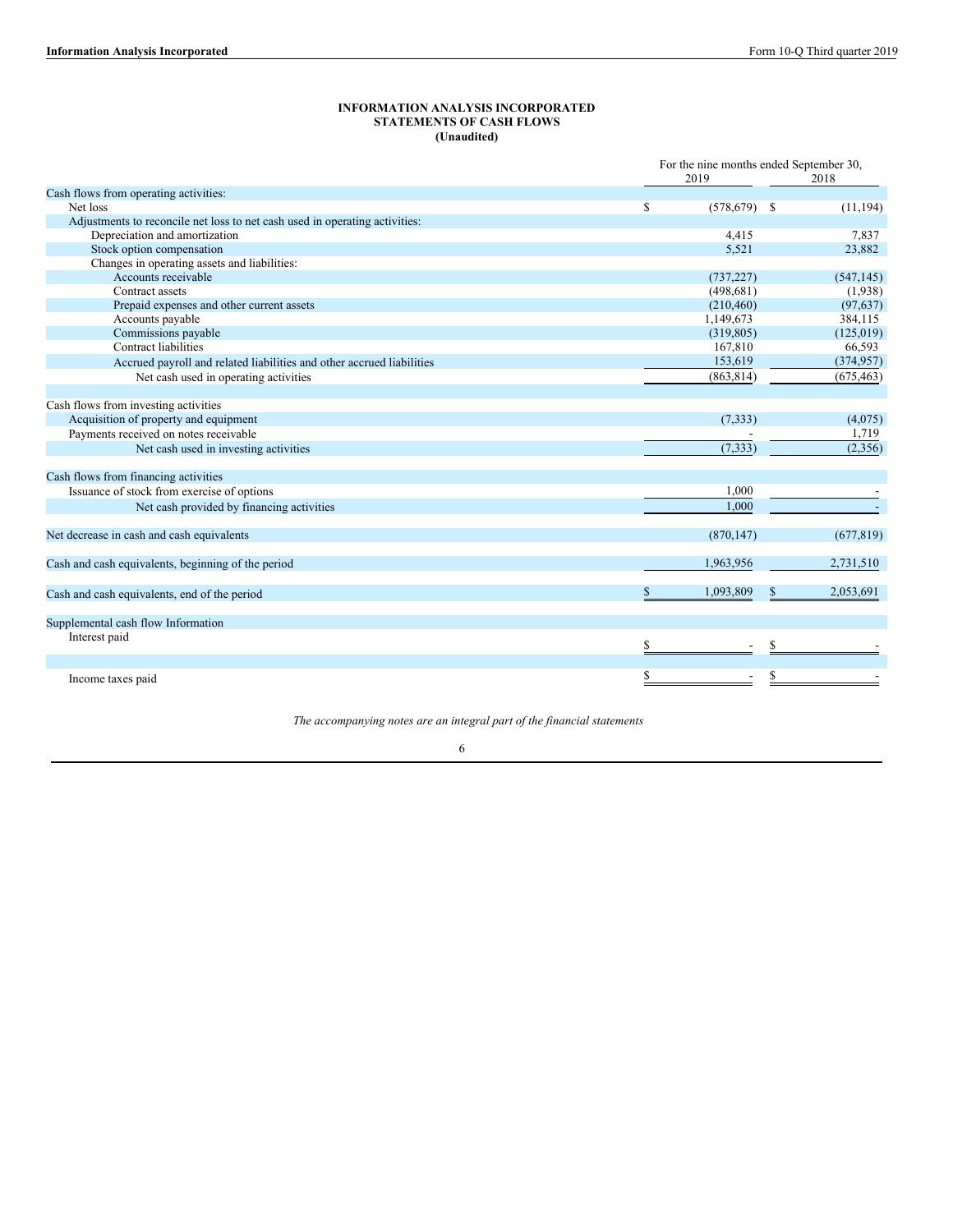### **INFORMATION ANALYSIS INCORPORATED STATEMENTS OF CHANGES IN STOCKHOLDERS' EQUITY (Unaudited)**

For the three and nine months ended September 30, 2019:

|                                            |                          | <b>Additional</b> |                |                          |            |
|--------------------------------------------|--------------------------|-------------------|----------------|--------------------------|------------|
|                                            | Common                   | Paid-In           | Accumulated    | <b>Treasury</b>          |            |
|                                            | stock                    | Capital           | Deficit        | <b>Stock</b>             | Total      |
| Balances at December 31, 2018              | 128,443                  | 14,676,006        | (12,001,647)   | (930,211)                | 1,872,591  |
| Net loss                                   |                          |                   | (190, 853)     |                          | (190, 853) |
| Stock option compensation                  |                          | 4,454             |                |                          | 4,454      |
| Balances at March 31, 2019                 | 128,443                  | 14,680,460        | (12, 192, 500) | (930, 211)               | 1,686,192  |
| Net loss                                   | -                        |                   | (208, 602)     | $\overline{\phantom{a}}$ | (208, 602) |
| Stock option compensation                  | $\overline{\phantom{a}}$ | 482               |                |                          | 482        |
| Issuance of stock from exercise of options | 100                      | 900               |                |                          | 1,000      |
| Balances at June 30, 2019                  | 128,543                  | 14.681.842        | (12, 401, 102) | (930, 211)               | 1,479,072  |
| Net loss                                   |                          |                   | (179.224)      |                          | (179, 224) |
| Stock option compensation                  |                          | 585               |                |                          | 585        |
| Balances at September 30, 2019             | 128,543                  | 14.682.427        | (12.580.326)   | (930, 211)               | 1,300,433  |

|                                |                   |         |  | For the three and nine months ended September 30, 2018: |  |                          |                 |           |
|--------------------------------|-------------------|---------|--|---------------------------------------------------------|--|--------------------------|-----------------|-----------|
|                                | <b>Additional</b> |         |  |                                                         |  |                          |                 |           |
|                                |                   | Common  |  | Paid-In                                                 |  | Accumulated              | <b>Treasury</b> |           |
|                                |                   | stock   |  | Capital                                                 |  | Deficit                  | <b>Stock</b>    | Total     |
| Balances at December 31, 2017  |                   | 128,443 |  | 14,646,406                                              |  | (11.950.613)             | (930,211)       | 1,894,025 |
| Net loss                       |                   |         |  |                                                         |  | (33, 276)                |                 | (33,276)  |
| Stock option compensation      |                   |         |  | 6.288                                                   |  |                          |                 | 6,288     |
| Balances at March 31, 2018     |                   | 128,443 |  | 14.652.694                                              |  | (11.983.889)             | (930,211)       | 1,867,037 |
| Net loss                       |                   |         |  |                                                         |  | (5,882)                  |                 | (5,882)   |
| Stock option compensation      |                   |         |  | 9.368                                                   |  |                          |                 | 9,368     |
| Balances at June 30, 2018      |                   | 128,443 |  | 14.662.062                                              |  | (11.989.771)             | (930.211)       | 1,870,523 |
| Net income                     |                   |         |  |                                                         |  | 27,964                   |                 | 27,964    |
| Stock option compensation      |                   |         |  | 8.226                                                   |  | $\overline{\phantom{a}}$ |                 | 8,226     |
| Balances at September 30, 2018 |                   | 128.443 |  | 14,670,288                                              |  | (11.961.807)             | (930, 211)      | 1,906,713 |

*The accompanying notes are an integral part of the financial statements*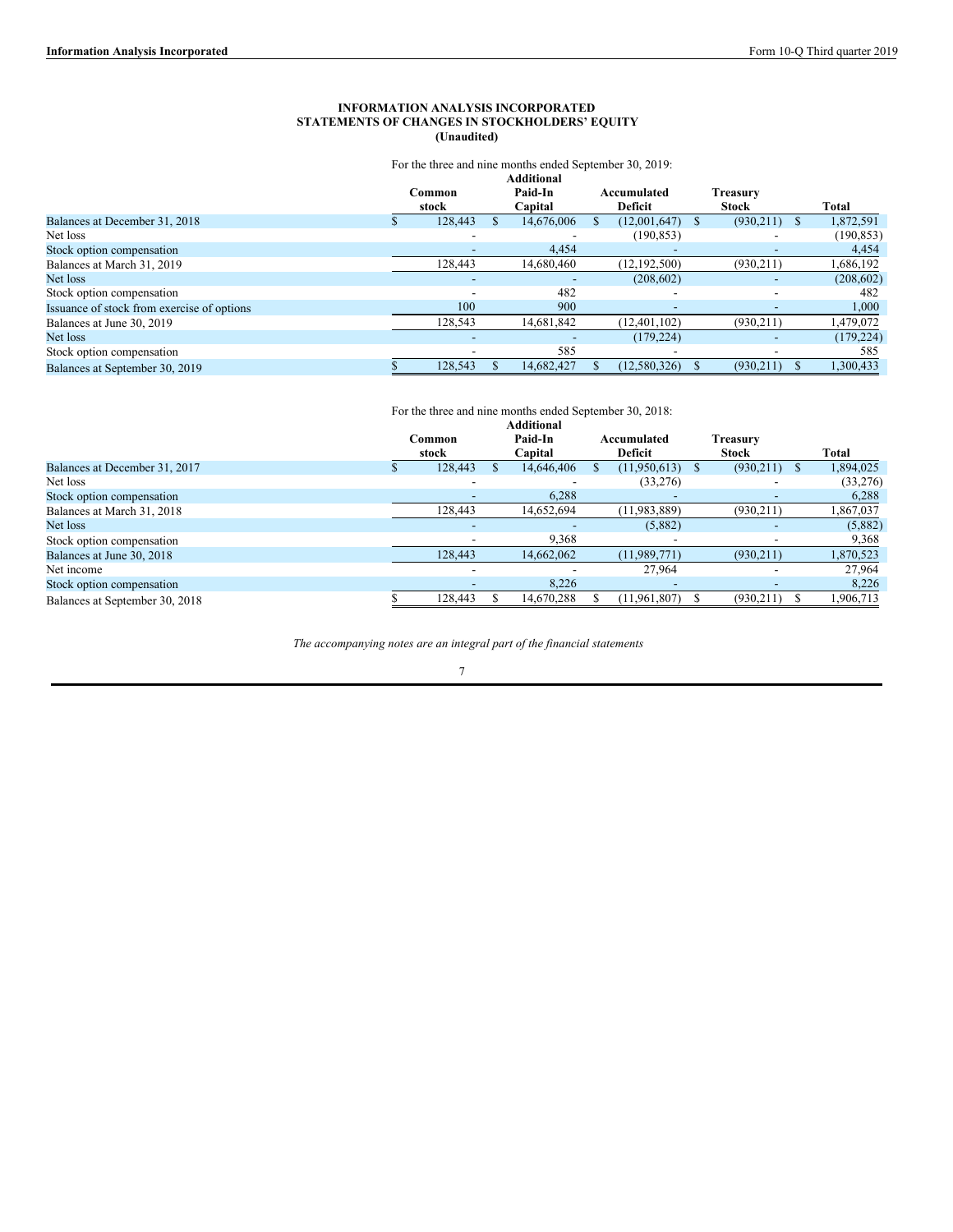### **INFORMATION ANALYSIS INCORPORATED NOTES TO FINANCIAL STATEMENTS**

### **1. Summary of Significant Accounting Policies**

### **Organization and Business**

Founded in 1979, Information Analysis Incorporated (the "Company", "we"), to which we sometimes refer as IAI, is in the business of developing and maintaining information technology (IT) systems, modernizing client information systems, and performing professional IT services to government and commercial organizations. We presently concentrate our technology, services and experience to legacy software migration and modernization and developing web-based and mobile device solutions (including electronic forms conversions) for various agencies of the federal government. We provide software and services to government and commercial customers throughout the United States, with a concentration in the Washington, D.C. metropolitan area.

# **Unaudited Interim Financial Statements**

The accompanying unaudited financial statements have been prepared in conformity with U.S. generally accepted accounting principles ("GAAP") for interim financial information and with the instructions for Form 10-Q and Article 8-03 of Regulation S-X. Accordingly, certain information and footnote disclosures normally included in financial statements prepared in accordance with GAAP have been condensed or omitted pursuant to the rules and regulations of the Securities and Exchange Commission ("SEC"). In the opinion of management, the unaudited financial statements include all adjustments necessary (which are of a normal and recurring nature) for the fair and not misleading presentation of the results of the interim periods presented. These unaudited financial statements should be read in conjunction with our audited financial statements for the year ended December 31, 2018 included in the Annual Report on Form 10-K filed by the Company with the SEC on April 1, 2019 (the "Annual Report"), as amended. The accompanying December 31, 2018, balance sheet was derived from our audited financial statements included in the Annual Report. The results of operations for any interim periods are not necessarily indicative of the results of operations for any other interim period or for a full fiscal year.

There have been no changes in the Company's significant accounting policies as of September 30, 2019, with regard to the significant accounting policies disclosed in Note 1, "Summary of Significant Accounting Policies" in the Company's Annual Report on Form 10-K for the fiscal year ended December 31, 2018, that was filed with the SEC on April 1, 2019, as amended, except as described in Note 3 herein.

# **Use of Estimates and Assumptions**

The preparation of financial statements in accordance with GAAP requires management to make estimates and assumptions that affect certain reported amounts of assets and liabilities and disclosure of contingent assets and liabilities at the date of the financial statements and the reported amounts of revenue and expenses during the reporting period. Actual results can, and in many cases will, differ from those estimates.

### **Income Taxes**

As of September 30, 2019, there have been no material changes to the Company's uncertain tax position disclosures as provided in Note 8 of the Annual Report. Through the filing of its 2018 federal income tax return, the Company has net operating loss carryforwards of approximately \$7.4 million, of which \$5.0 million will expire, if unused, on December 31, 2019.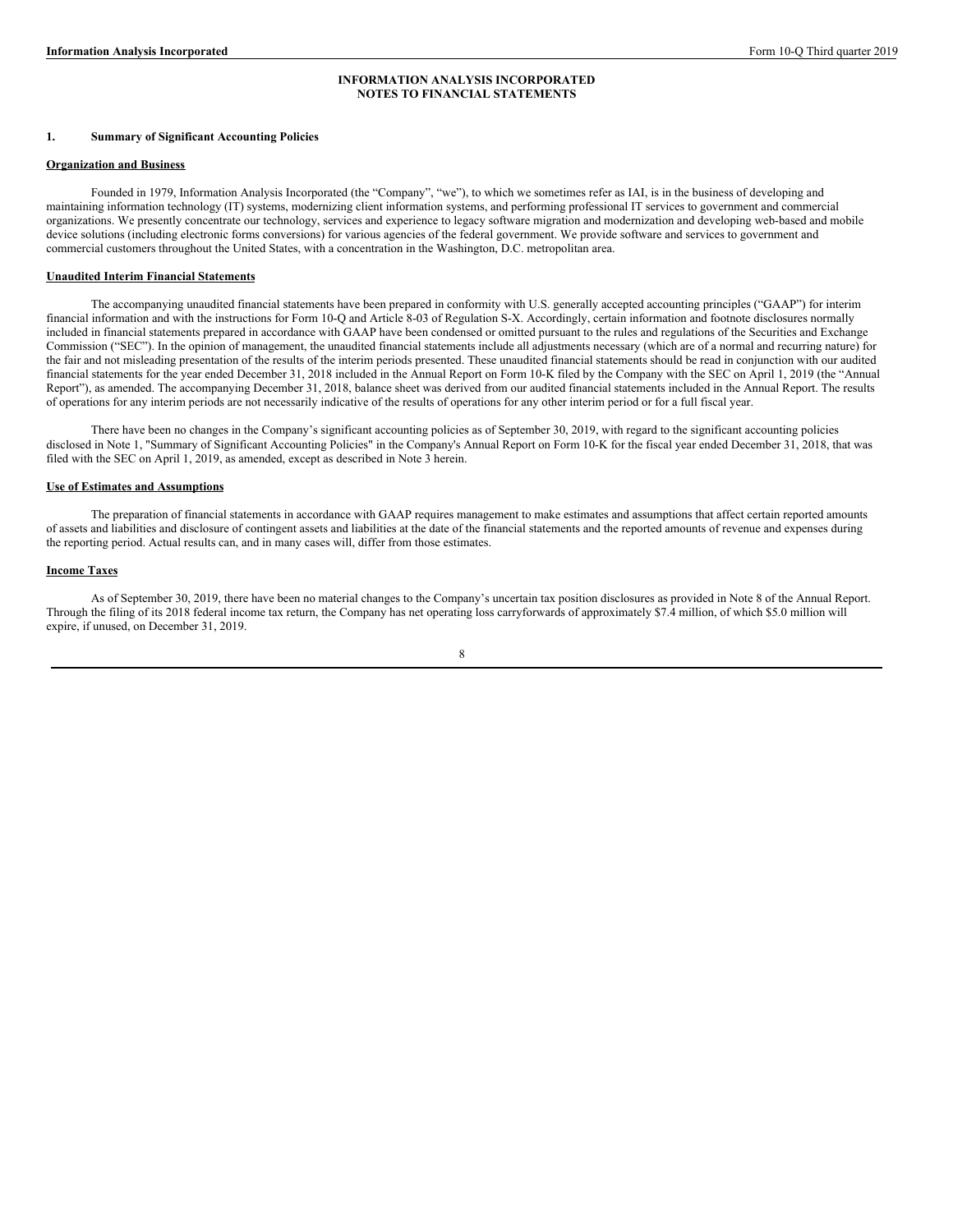### **2. Revenue from Contracts with Customers**

Revenue is recognized when all of the following steps have been taken and criteria met for each contract:

- Identification of the contract, or contracts, with a customer-A contract with a customer exists when (i) the Company enters into an enforceable contract with a customer that defines each party's rights regarding the goods or services to be transferred and identifies the payment terms related to these goods or services, (ii) the contract has commercial substance and the parties are committed to perform and, (iii) it determines that collection of substantially all consideration to which the Company will be entitled in exchange for goods or services that will be transferred is probable based on the customer's intent and ability to pay the promised consideration.
- *Identification of the performance obligations in the contract* Performance obligations promised in a contract are identified based on the goods or services that will be transferred to the customer that are both capable of being distinct, whereby the customer can benefit from the goods or service either on its own or together with other resources that are readily available from third parties or from the Company, and are distinct in the context of the contract, whereby the transfer of the goods or services is separately identifiable from other promises in the contract. To the extent a contract includes multiple promised goods or services, the Company applies judgment to determine whether promised goods or services are capable of being distinct and distinct in the context of the contract. If these criteria are not met, the promised goods or services are accounted for as a combined performance obligation.
- *• Determination of the transaction price* **-** The transaction price is determined based on the consideration to which the Company will be entitled in exchange for transferring goods or services to the customer adjusted for estimated variable consideration, if any. The Company typically estimates the transaction price impact of discounts offered to the customers for early payments on receivables or rebates based on sales target achievements. Constraints are applied when estimating variable considerations based on historical experience where applicable.
- Allocation of the transaction price to the performance obligations in the contract If the contract contains a single performance obligation, the entire transaction price is allocated to the single performance obligation. Contracts that contain multiple performance obligations require an allocation of the transaction price to each performance obligation based on a relative standalone selling price basis. The Company determines standalone selling price by taking into account available information such as historical selling prices of the performance obligation, geographic location, overall strategic pricing objective, market conditions and internally approved pricing guidelines related to the performance obligations.
- Recognition of revenue when, or as, the Company satisfies performance obligations The Company satisfies performance obligations either over time or at a point in time as discussed in further detail below. Revenue is recognized at or over the time the related performance obligation is satisfied by transferring a promised good or service to a customer.

### *Nature of Products and Services*

The Company generates revenue from the sales of information technology professional services, sales of third-party software licenses and implementation and training services, sales of third-party support and maintenance contracts based on those software products, and incentive payments received from third-party software suppliers for facilitating sales directly between that supplier and a customer introduced by the Company. The Company sells through its direct relationships with end customers and under subcontractor arrangements. The Company accounts for its performance obligations in accordance with ASC 606, and all related interpretations.

Professional services are offered through several arrangements – through time and materials arrangements, fixed-price-per-unit arrangements, fixed-price arrangements, or combinations of these arrangements within individual contracts. Revenue under time and materials arrangements is recognized over time in the period the hours are worked or the expenses are incurred, as control of the benefits of the work is deemed to have passed to the customer as the work is performed. Revenue under fixed-price-per-unit arrangements is recognized at a point in time when delivery of units have occurred and units are accepted by the customer or are reasonably expected to be accepted. Generally, revenue under fixed-price arrangements and mixed arrangements is recognized either over time or at a point in time based on the allocation of transaction pricing to each identified performance obligation as control of each is transferred to the customer. For fixed-price arrangements for which the Company is paid a fixed fee to make itself available to support a customer, with no predetermined deliverables to which transaction prices can be estimated or allocated, revenue is recognized ratably over time.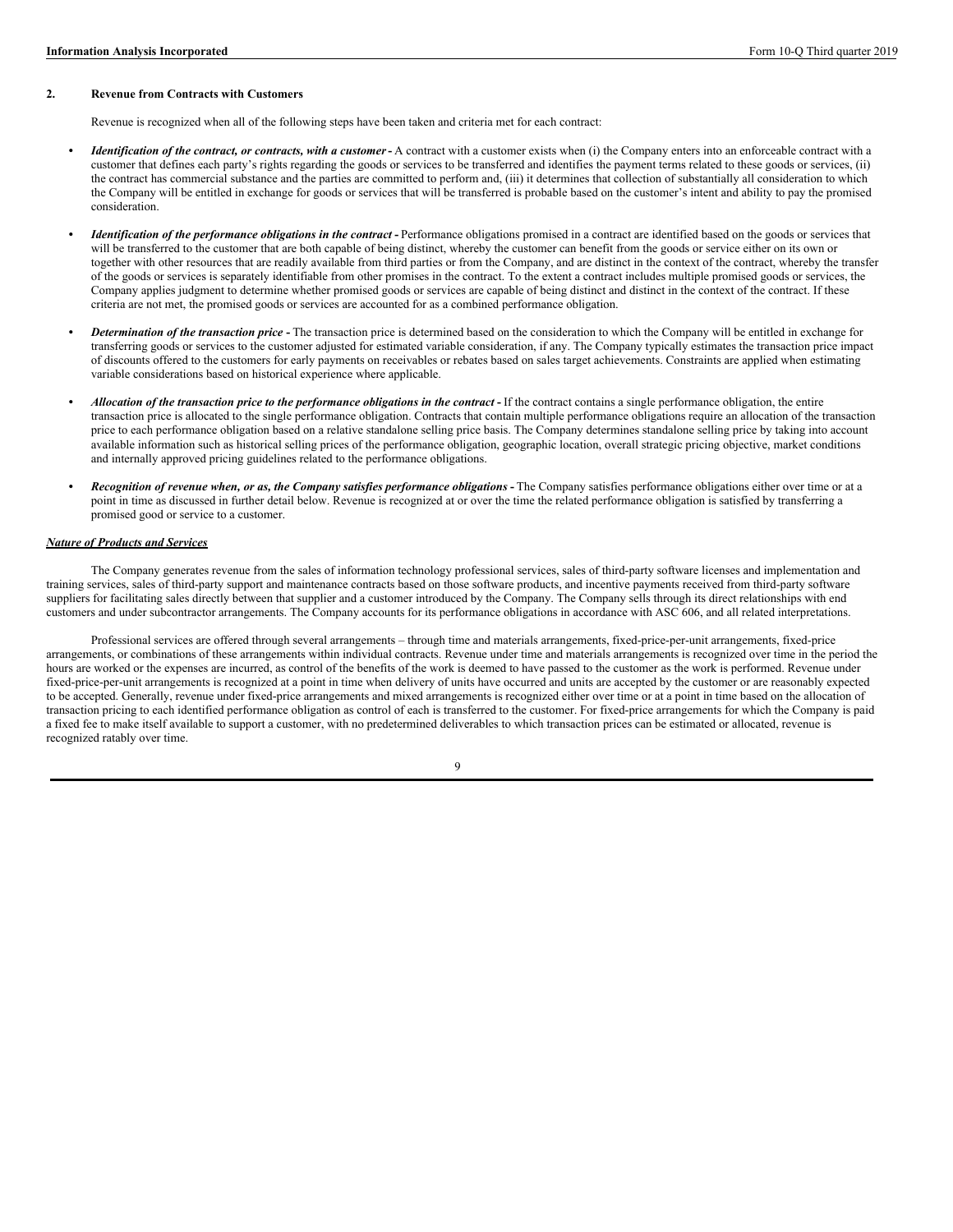# **Information Analysis Incorporated** Form 10-Q Third quarter 2019

Third-party software licenses are classified as enterprise server-based software licenses or desktop software licenses, and desktop licenses are further classified by the type of customer and whether the licenses are bulk licenses or individual licenses. The Company's obligations as the seller for each class differ based on its reseller agreements and whether its customers are government or non-government customers. Revenue from enterprise server-based sales to either government or non-government customers is usually recognized in full at a point in time based on when the customer gains use of the full benefit of the licenses, after the licenses are implemented. If the transaction prices of the performance obligations related to implementation and customer support for the individual contract is material, these obligations are recognized separately over time, as performed. Revenue for desktop software licenses for government customers is usually recognized in full at a point in time, based on when the customer's administrative contact gains training in and beneficial use of the administrative portal. If the transaction prices of the performance obligations related to implementing the government administrator's use of the administrative portal and administrator support for the individual contract are material (rare), these obligations are recognized separately over time, as performed. Revenue for bulk desktop software licenses for non-government customers is usually recognized in full at a point in time, based on when the customer's administrative contact gains training in and beneficial use of the administrative portal. For desktop software licenses sold on an individual license basis to non-government customers, where the Company has no obligation to the customer after the third-party makes delivery of the licenses, the Company has determined it is acting as an agent, and the Company recognizes revenue upon delivery of the licenses only for the net of the selling price and its contract costs.

Third-party support and maintenance contracts for enterprise server-based software include a performance obligation under the Company's reseller agreements for it to be the first line of support (direct support) and second line of support (intermediary between customer and manufacturer) to the customer. Because of the support performance obligations, and because the amount of support is not estimable, the Company recognizes revenue ratably over time as it makes itself available to provide the support.

Incentive payments are received under reseller agreements with software manufacturers and suppliers where the Company introduces and court a customer, but the sale occurs directly between the customer and the supplier or between the customer and the manufacturer. Since the transfer of control of the licenses cannot be measured from outside of these transactions, revenue is recognized when payment from the manufacturer or supplier is received.

### *Disaggregation of Revenue from Contracts with Customers*

| Contract                       |                         | 3 Months ended 09/30/2019 | 3 Months ended 09/30/2018 |            |  |  |
|--------------------------------|-------------------------|---------------------------|---------------------------|------------|--|--|
| <b>Type</b>                    | Amount                  | Percentage                | Amount                    | Percentage |  |  |
| Services Time & Materials      | 643,047<br>$\mathbb{S}$ | $20.2\%$ \$               | 694,524                   | 28.7%      |  |  |
| <b>Services Fixed Price</b>    | 96,255                  | $3.0\%$                   | 328,214                   | 13.6%      |  |  |
| <b>Services Combination</b>    | 113,220                 | 3.6%                      | 52,440                    | 2.2%       |  |  |
| Services Fixed Price per Unit  | 36,140                  | 1.1%                      | 36,180                    | 1.5%       |  |  |
| Third-Party Software           | 2,138,815               | 67.2%                     | 1,086,780                 | 44.9%      |  |  |
| Software Support & Maintenance | 149,570                 | 4.7%                      | 212,843                   | 8.8%       |  |  |
| <b>Incentive Payments</b>      | 5,550                   | 0.2%                      | 7,696                     | 0.3%       |  |  |
| <b>Total Revenue</b>           | 3,182,597               |                           | 2,418,677                 |            |  |  |
|                                | 10                      |                           |                           |            |  |  |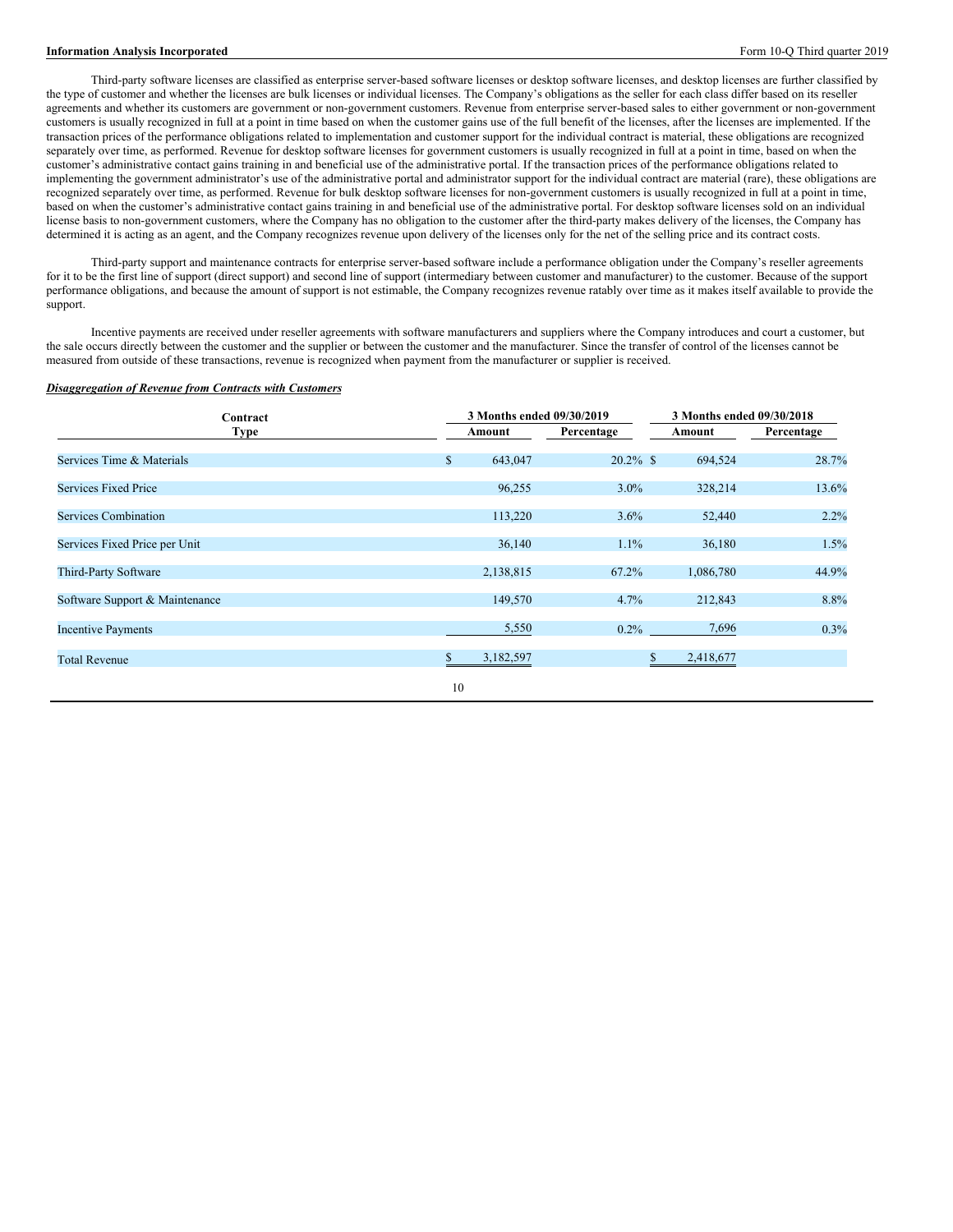### **Information Analysis Incorporated** Form 10-Q Third quarter 2019

| Contract                       | 9 Months ended 09/30/2019 |             | 9 Months ended 09/30/2018 |            |  |  |
|--------------------------------|---------------------------|-------------|---------------------------|------------|--|--|
| <b>Type</b>                    | Amount                    | Percentage  | Amount                    | Percentage |  |  |
| Services Time & Materials      | 1,817,577<br>\$           | $22.5\%$ \$ | 2,223,912                 | 29.6%      |  |  |
| <b>Services Fixed Price</b>    | 310,654                   | $3.9\%$     | 984,643                   | 13.1%      |  |  |
| <b>Services Combination</b>    | 185,867                   | $2.3\%$     | 174,348                   | 2.3%       |  |  |
| Services Fixed Price per Unit  | 98,311                    | 1.2%        | 46,250                    | 0.6%       |  |  |
| Third-Party Software           | 5,195,547                 | 64.4%       | 3,636,083                 | 48.3%      |  |  |
| Software Support & Maintenance | 448,357                   | 5.6%        | 440,686                   | 5.9%       |  |  |
| <b>Incentive Payments</b>      | 9,524                     | $0.1\%$     | 15,050                    | 0.2%       |  |  |
| <b>Total Revenue</b>           | 8,065,837                 |             | 7,520,972                 |            |  |  |

# *Contract Balances*

### *Accounts Receivable*

Trade accounts receivable are recorded at the billable amount where the Company has the unconditional right to bill, net of allowances for doubtful accounts. The allowance for doubtful accounts is based on the Company's assessment of the collectability of accounts. Management regularly reviews the adequacy of the allowance for doubtful accounts by considering the age of each outstanding invoice, each customer's expected ability to pay and collection history, when applicable, to determine whether a specific allowance is appropriate. Accounts receivable deemed uncollectible are charged against the allowance for doubtful accounts when identified.

### *Contract Assets*

Contract assets consist of assets typically resulting when revenue recognized exceeds the amount billed or billable to the customer due to allocation of transaction price. There were contract assets balances of \$498,681 at September 30, 2019, and no contract assets balance at December 31, 2018.

### *Contract Liabilities*

Contract liabilities, to which the Company formerly referred as deferred revenue, consist of amounts that have been invoiced and for which the Company has the right to bill, but that have not been recognized as revenue because the related goods or services have not been transferred. Contract liabilities balances were \$486,362 and \$318,552 at September 30, 2019, and December 31, 2018, respectively. For the three months and nine months ended September 30, 2019, revenue was recognized from previous contract liabilities balances in the amounts of \$63,366 and \$318,552, respectively.

# *Costs to Obtain or Fulfill a Contract*

When applicable, the Company recognizes an asset related to the costs incurred to obtain a contract only if it expects to recover those costs and it would not have incurred those costs if the contract had not been obtained. The Company recognizes an asset from the costs incurred to fulfill a contract if the costs (i) are specifically identifiable to a contract, (ii) enhance resources that will be used in satisfying performance obligations in the future, and (iii) are expected to be recovered. There were \$0 and \$3,480 of such assets at September 30, 2019, and December 31, 2018, respectively. These costs are amortized ratably over the periods of the contracts to which those costs apply.

#### *Financing Components*

In instances where the timing of revenue recognition differs from the timing of invoicing, the Company has determined its contracts do not include a significant financing component. The primary purpose of the Company's invoicing terms is to provide customers with simplified and predictable ways of purchasing its products and services, not to receive financing from its customers or to provide customers with financing. Examples include invoicing at the beginning of a software support and maintenance term with revenue recognized ratably over the contract period.

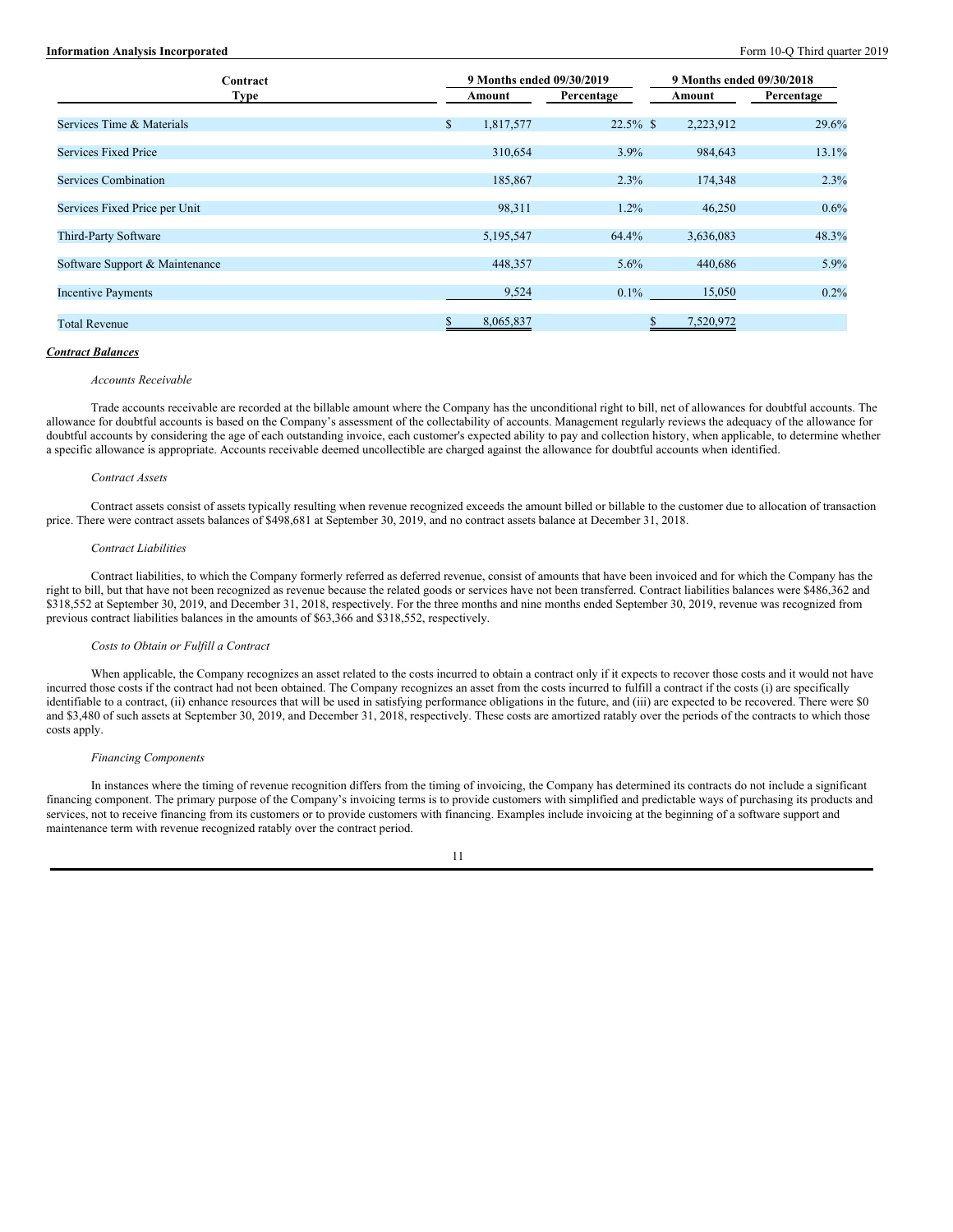#### *Deferred Costs of Revenue*

Deferred costs of revenue consist of the costs of third-party support and maintenance contracts for enterprise server-based software. These costs are reported under the prepaid expenses caption on the Company's balance sheets. The Company recognizes these direct costs ratably over time as it makes itself available to provide its performance obligation for software support, commensurate with its recognition of revenue. Deferred costs of revenue balances included in prepaid expenses were \$532,791 and \$294,115 at September 30, 2019, and December 31, 2018, respectively.

#### **3. Recently-Adopted Accounting Pronouncements**

In February 2016, the Financial Accounting Standards Board issued ASU 2016-02,*"Leases: Topic 842,"* that requires lessees to recognize assets and liabilities on the balance sheet for most leases including operating leases, and followed it up with ASUs No. 2018-10, No. 2018-11, No. 2018-20, and No. 2019-01 (collectively "Topic 842"), which clarified certain aspects of the new leases standard and provided an optional transition method.

We adopted Topic 842 on January 1, 2019, and elected the optional transition method to initially apply the standard at the January 1, 2019, adoption date. As a result, we applied the new lease standard prospectively to our leases existing or commencing on or after January 1, 2019. Comparative periods presented were not restated upon adoption. Similarly, new disclosures under the standard were made for periods beginning January 1, 2019, and not for prior comparative periods. Prior periods will continue to be reported under guidance in effect prior to January 1, 2019. In addition, we elected the package of practical expedients permitted under the transition guidance within the standard, which among other things, allowed us to not reassess contracts to determine if they contain leases, lease classification and initial direct costs. The standard did not impact our statements of operations and had no impact on our cash flows.

We have an operating lease which is a real estate lease for our headquarters in Fairfax, Virginia. This lease has a fixed lease term of 49 months. We determine if an arrangement is a lease at inception. Operating leases are included in right-of-use operating lease assets, other current liabilities, and operating lease liabilities in our balance sheet as of September 30, 2019. As of September 30, 2019, we do not have any sales-type or direct financing leases.

Our operating lease asset represents our right to use an underlying asset for the lease term and lease liabilities represent our obligation to make lease payments arising from the lease. Operating lease assets and liabilities are recognized at the commencement date based on the present value of lease payments over the lease term. Since our lease does not provide an implicit rate, we use our incremental borrowing rate based on the information available at commencement date in determining the present value of lease payments. The operating lease asset also includes any lease payments made and excludes lease incentives. Lease expense for lease payments is recognized on a straight-line basis over the lease term. Our lease agreement includes rental payments escalating annually for inflation at a fixed rate. These payments are included in the initial measurement of the operating lease liability and operating lease asset. We do not have any rental payments which are based on a change in an index or a rate that can be considered variable lease payments, which would be expensed as incurred.

We have lease agreements which may contain lease and non-lease components, which are accounted for as a single performance obligation to the extent that the timing and pattern of transfer are similar for the lease and non-lease components and the lease component qualifies as an operating lease. We do not recognize lease liabilities and operating lease assets for leases with a term of 12 months or less. We recognize these lease payments on a straight-line basis over the lease term.

Upon adoption of Topic 842 on January 1, 2019, the Company recorded a Right-to-use operating lease asset of \$244,877 and a lease liability of \$242,696.

Our lease agreement does not contain any material residual value guarantees or material restrictions or covenants.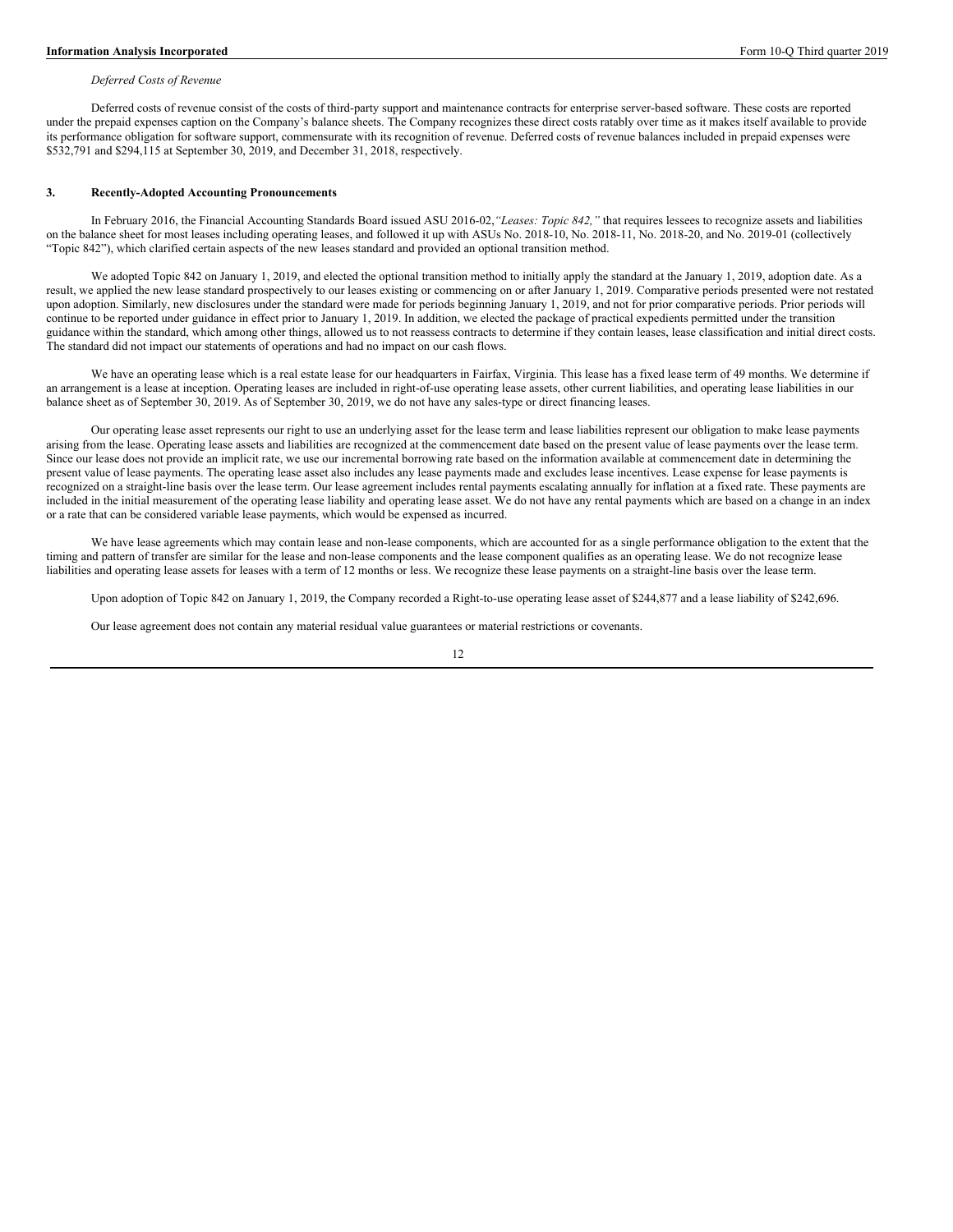We do not sublease any real estate to third parties.

The following table provides supplemental balance sheet information related to IAI's operating lease:

| <b>Balance Sheet</b><br>Classification  | September 30, 2019 |         |
|-----------------------------------------|--------------------|---------|
| Assets:                                 |                    |         |
| Right-to-use operating lease asset      |                    | 173.487 |
| Liabilities:                            |                    |         |
| Operating lease liability - current     | S                  | 101,744 |
| Operating lease liability - non-current |                    | 72,458  |
| Total lease liabilities                 |                    | 174,202 |

The following table reconciles the undiscounted cash flows to the operating lease liabilities recorded in our balance sheet.

|                                    |   | September 30, 2019 |
|------------------------------------|---|--------------------|
| Remainder of 2019                  | S | 27,048             |
| 2020                               |   | 110,086            |
| 2021                               |   | 46,433             |
| Total lease payments               |   | 183,567            |
| Less: discount                     |   | (9,365)            |
| Present value of lease liabilities |   | 174.202            |

As of September 30, 2019, our operating lease had a weighted average lease term of approximately 1.8 years. The discount rate of our lease is equal to our incremental borrowing rate at the measurement date of the lease agreement. The weighted average discount rate of our operating lease is approximately 5.5%. For the nine months ended September 30, 2019, we incurred \$78,365 of expense related to our operating leases. Rent expense for the nine months ended September 30, 2018 was \$78,365. For the nine months ended September 30, 2019, there were no short-term leases with a term less than 12 months.

### **4. Stock-Based Compensation**

The Company has two shareholder–approved stock-based compensation plans. The 2006 Stock Incentive Plan was adopted in 2006 ("2006 Plan") and had options granted under it through April 12, 2016. On June 1, 2016, the shareholders ratified the IAI 2016 Stock Incentive Plan ("2016 Plan"), which had been approved by the Board of Directors on April 4, 2016.

The Company recognizes compensation costs only for those shares expected to vest on a straight-line basis over the requisite service period of the awards. Such options generally vest over periods of nine months to two years. Fair values of option awards granted in the three months and nine months ended September 30, 2019 and 2018, were estimated using the Black-Scholes option pricing model under the following assumptions:

|                          | Three Months<br>Ended | Three Months<br>Ended | Nine Months<br>Ended  | Nine Months<br>Ended  |  |
|--------------------------|-----------------------|-----------------------|-----------------------|-----------------------|--|
|                          | September 30,<br>2019 | September 30,<br>2018 | September 30,<br>2019 | September 30,<br>2018 |  |
| Risk-free interest rate  | n/a                   | 2.75%                 | 2.31%                 | $2.65\% - 2.92\%$     |  |
| Dividend yield           | n/a                   | $0\%$                 | 0%                    | $0\%$                 |  |
| Expected term (in years) | n/a                   |                       |                       |                       |  |
| Expected volatility      | n/a                   | 53.4%                 | 57.9%                 | $49.0\% - 53.4\%$     |  |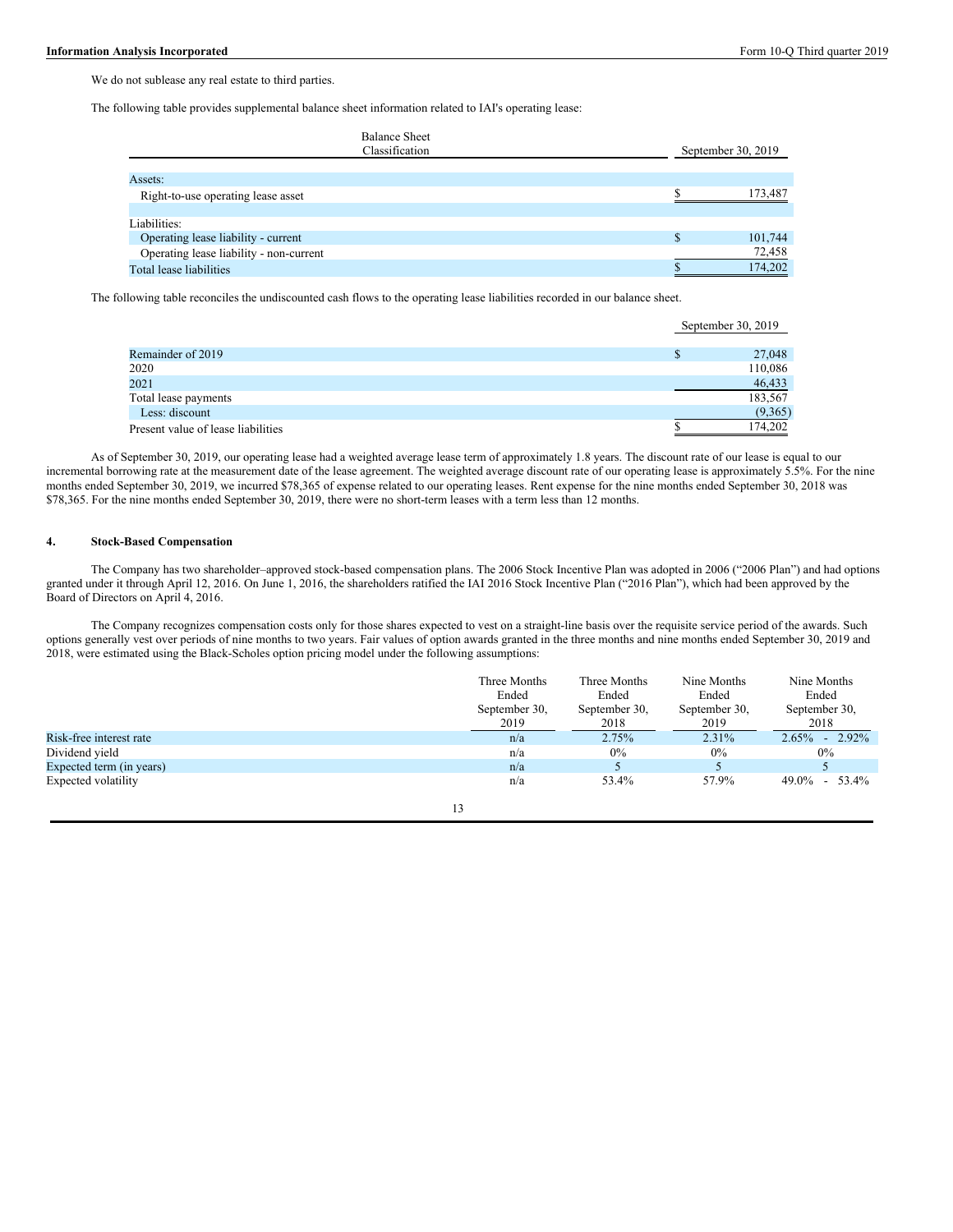#### *2016 Stock Incentive Plan*

The 2016 Plan became effective June 1, 2016, and expires April 4, 2026. The 2016 Plan provides for the granting of equity awards to key employees, including officers and directors. The maximum number of shares for which equity awards may be granted under the 2016 Plan is 1,000,000. Options under the 2016 Plan expire no later than ten years from the date of grant or when employment ceases, whichever comes first, and vest over periods determined by the Board of Directors. The minimum exercise price of each option is the quoted market price of the Company's stock on the date of grant. At September 30, 2019, there were unexpired options for 371,000 shares issued under the 2016 Plan, of which 343,500 were exercisable.

#### *2006 Stock Incentive Plan*

The 2006 Plan became effective May 18, 2006, and expired April 12, 2016. The 2006 Plan provides for the granting of equity awards to key employees, including officers and directors. Options under the 2006 Plan were generally granted at-the-money or above, expire no later than ten years from the date of grant or within three months of when employment ceases, whichever comes first, and vest over periods determined by the Board of Directors. The number of shares subject to options available for issuance under the 2006 Plan could not exceed 1,950,000. There were 978,000 unexpired options remaining from the 2006 Plan at September 30, 2019, all of which were exercisable.

The status of the options issued under the foregoing option plans as of September 30, 2019, and changes during the three months and nine months ended September 30, 2019, were as follows:

|                                   | Options outstanding |               |                                                 |                                                   |   |                                 |
|-----------------------------------|---------------------|---------------|-------------------------------------------------|---------------------------------------------------|---|---------------------------------|
| <b>Incentive Options</b>          | <b>Shares</b>       |               | Weighted average<br>exercise price<br>per share | Weighted average<br>remaining<br>contractual term |   | Aggregate<br>intrinsic<br>value |
| Outstanding at January 1, 2019    | 1,376,500           | <sup>S</sup>  | 0.23                                            |                                                   |   |                                 |
| Options granted                   |                     |               |                                                 |                                                   |   |                                 |
| Options exercised                 |                     |               |                                                 |                                                   |   |                                 |
| Options expired                   | (4,500)             |               | 0.13                                            |                                                   |   |                                 |
| Options forfeited                 |                     |               |                                                 |                                                   |   |                                 |
| Outstanding at March 31, 2019     | 1,372,000           | <sup>\$</sup> | 0.23                                            |                                                   |   |                                 |
| Options granted                   | 3,000               |               | 0.21                                            |                                                   |   |                                 |
| Options exercised                 | (10,000)            |               | 0.10                                            |                                                   |   |                                 |
| Options expired                   | (11,000)            |               | 0.08                                            |                                                   |   |                                 |
| Options forfeited                 | (2,500)             |               | 0.46                                            |                                                   |   |                                 |
| Outstanding at June 30, 2019      | 1,351,500           | -S            | 0.23                                            |                                                   |   |                                 |
| Options granted                   |                     |               |                                                 |                                                   |   |                                 |
| Options exercised                 |                     |               |                                                 |                                                   |   |                                 |
| Options expired                   |                     |               |                                                 |                                                   |   |                                 |
| Options forfeited                 | (2,500)             |               | 0.46                                            |                                                   |   |                                 |
| Outstanding at September 30, 2019 | 1,349,000           |               | 0.23                                            | 4 years, 2 months                                 | S | 11,443                          |
| Exercisable at September 30, 2019 | 1,321,500           |               | 0.23                                            | 4 years                                           |   | 11,443                          |

There were no options granted during the three months ended September 30, 2019, and 3,000 options granted during the nine months ended September 30, 2019, of which none were granted to non-employees. There were 3,000 options granted during the three months ended September 30, 2018, of which none were granted to nonemployees, and 163,000 options granted during the nine months ended September 30, 2018, of which 5,000 were granted to non-employees. The weighted-average grant date fair values of options granted during the nine months ended September 30, 2019, was \$0.11. There were no options and 10,000 options exercised during the three months and nine months ended September 30, 2019, respectively, and no options exercised during the three months and nine months ended September 30, 2018. As of September 30, 2019, there was \$1,292 of total unrecognized compensation cost related to non-vested share-based compensation arrangements granted under the stock incentive plans; that cost is expected to be recognized over a weighted-average period of five months.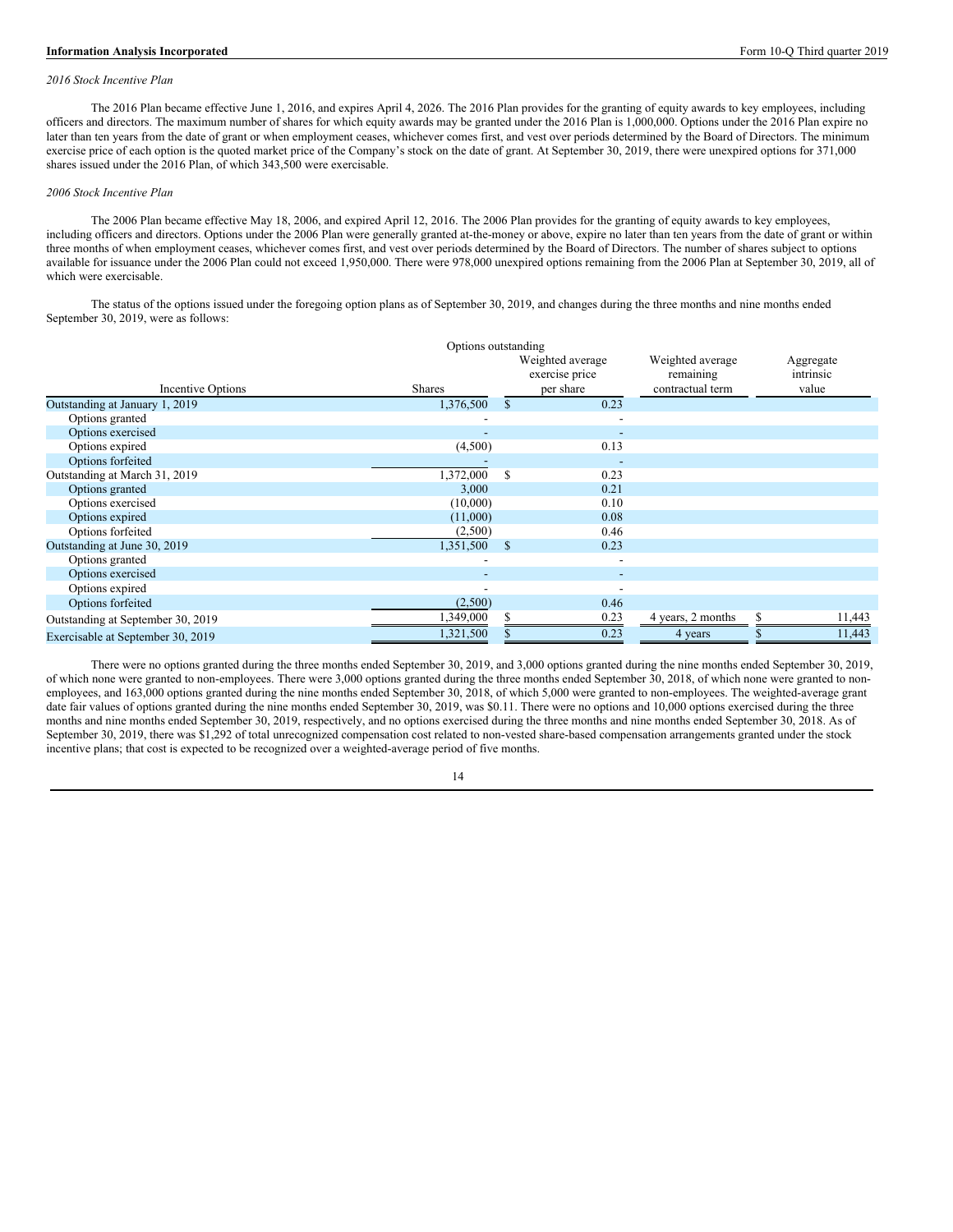Total compensation expense related to these plans was \$585 and \$8,226 for the three months ended September 30, 2019 and 2018, respectively, of which \$0 an \$426, respectively, related to options awarded to non-employees. Total compensation expense was \$5,521 and \$23,882 for the nine months ended September 30, 2019 and 2018, respectively, of which \$0 and \$644, respectively, related to options awarded to non-employees. Compensation expense of \$604 was reversed in the nine months ending September 30, 2019, from options that were forfeited prior to vesting.

Nonvested option awards as of September 30, 2019 and changes during the three months and nine months ended September 30, 2019 were as follows:

|                                 | Nonvested     |                                              |  |  |  |  |
|---------------------------------|---------------|----------------------------------------------|--|--|--|--|
|                                 | <b>Shares</b> | Weighted average<br>grant date<br>fair value |  |  |  |  |
| Nonvested at January 1, 2019    | 148,500       | 0.20<br><sup>S</sup>                         |  |  |  |  |
| Granted                         |               |                                              |  |  |  |  |
| Vested                          | (107,500)     | 0.21                                         |  |  |  |  |
| Forfeited                       |               |                                              |  |  |  |  |
| Nonvested at March 31, 2019     | $41,000$ \$   | 0.17                                         |  |  |  |  |
| Granted                         | 3,000         | 0.11                                         |  |  |  |  |
| Vested                          | (12,500)      | 0.17                                         |  |  |  |  |
| Forfeited                       | (2,500)       | 0.21                                         |  |  |  |  |
| Nonvested at June 30, 2019      | $29,000$ \$   | 0.16                                         |  |  |  |  |
| Granted                         |               |                                              |  |  |  |  |
| Vested                          | (1,500)       | 0.12                                         |  |  |  |  |
| Forfeited                       |               |                                              |  |  |  |  |
| Nonvested at September 30, 2019 | 27,500        | S<br>0.16                                    |  |  |  |  |
|                                 |               |                                              |  |  |  |  |

# **5. Revolving Line of Credit**

The Company has a revolving line of credit with a bank providing for demand or short-term borrowings of up to \$1,000,000. The line expires on May 31, 2020. As of September 30, 2019, no amounts were outstanding under this line of credit. The Company did not borrow against this line of credit in the last twelve months.

### **6. (Loss) Income Per Share**

Basic (loss) income per share excludes dilution and is computed by dividing loss available to common shareholders by the weighted-average number of shares outstanding for the period. Diluted (loss) income per share reflects the potential dilution that could occur if securities or other contracts to issue common stock were exercised or converted into common stock, except for periods when the Company reports a net loss because the inclusion of such items would be antidilutive. The antidilutive effect of 121,422 shares from stock options were excluded from diluted shares for the three months ended September 30, 2019, and the antidilutive effect of 215,595 shares and 511,118 shares from stock options were excluded from diluted shares for the nine months ended September 30, 2019 and 2018, respectively.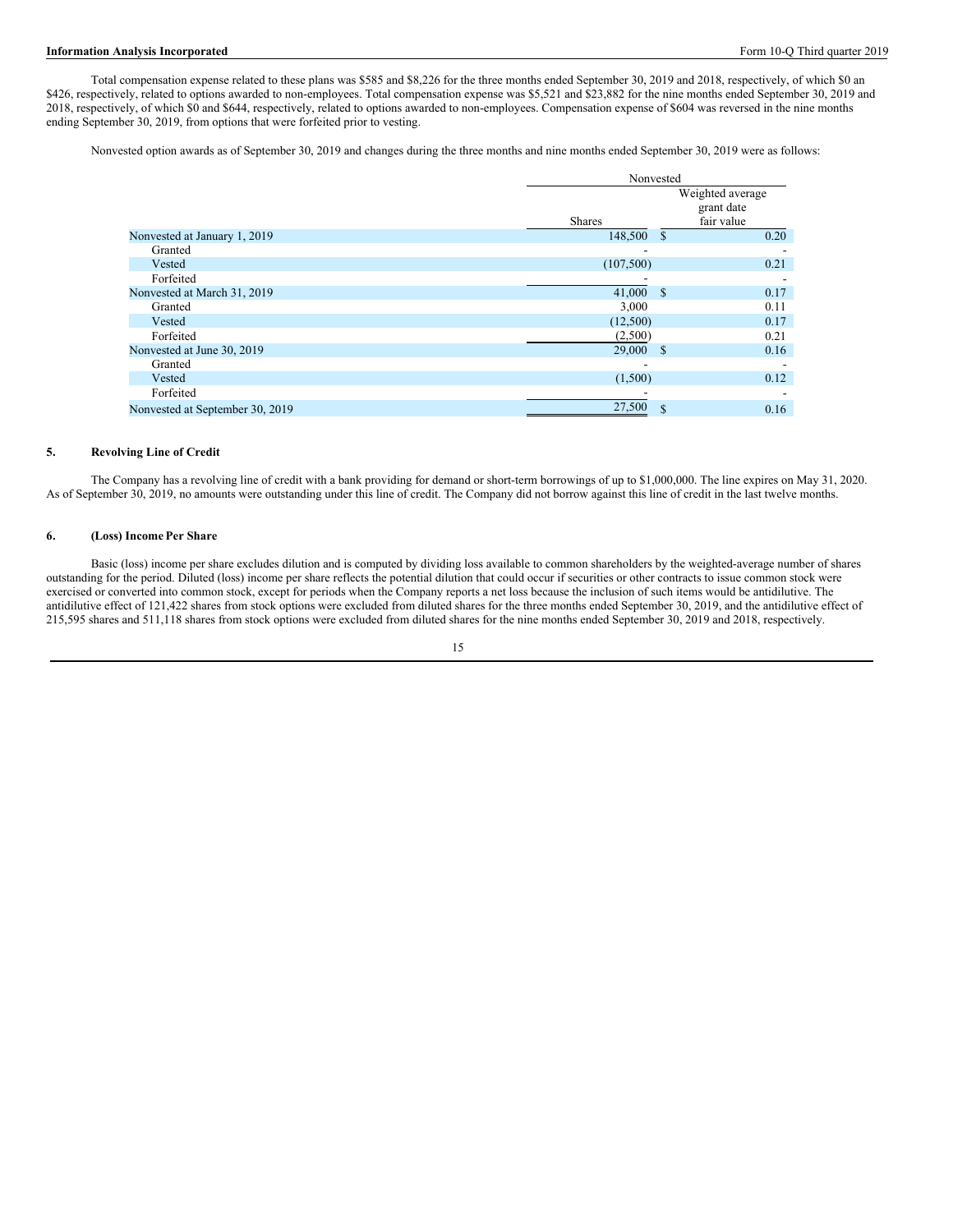The following is a reconciliation of the amounts used in calculating basic and diluted net (loss) income per common share:

|                                                                                     | Net (loss) income |            | <b>Shares</b> | Per share<br>amount |        |
|-------------------------------------------------------------------------------------|-------------------|------------|---------------|---------------------|--------|
| Basic net loss per common share for the three months ended September 30, 2019:      |                   |            |               |                     |        |
| Loss available to common shareholders                                               | \$                | (179, 224) | 11,211,760    |                     | (0.02) |
| Effect of dilutive stock options                                                    |                   |            |               |                     |        |
| Diluted net loss per common share for the three months ended September 30, 2019     |                   | (179, 224) | 11,211,760    |                     | (0.02) |
|                                                                                     |                   |            |               |                     |        |
| Basic net income per common share for the three months ended September 30,<br>2018: |                   |            |               |                     |        |
| Income available to common shareholders                                             | \$.               | 27,964     | 11,201,760    | -S                  |        |
| Effect of dilutive stock options                                                    |                   |            | 391,423       |                     |        |
| Diluted net income per common share for the three months ended September 30,        |                   |            |               |                     |        |
| 2018                                                                                |                   | 27,964     | 11,593,183    | $\mathcal{L}$       |        |
| Basic net loss per common share for the nine months ended September 30, 2019:       |                   |            |               |                     |        |
| Loss available to common shareholders                                               | \$                | (578, 679) | 11,207,145    | -S                  | (0.05) |
| Effect of dilutive stock options                                                    |                   |            |               |                     |        |
| Diluted net loss per common share for the nine months ended September 30, 2019      |                   | (578, 679) | 11,207,145    | \$.                 | (0.05) |
|                                                                                     |                   |            |               |                     |        |
| Basic net loss per common share for the nine months ended Septembere 30, 2018:      |                   |            |               |                     |        |
| Loss available to common shareholders                                               | \$                | (11, 194)  | 11,201,760    | -S                  |        |
| Effect of dilutive stock options                                                    |                   |            |               |                     |        |
| Diluted net loss per common share for the nine months ended September 30, 2018      |                   | (11, 194)  | 11,201,760    |                     |        |
|                                                                                     | 16                |            |               |                     |        |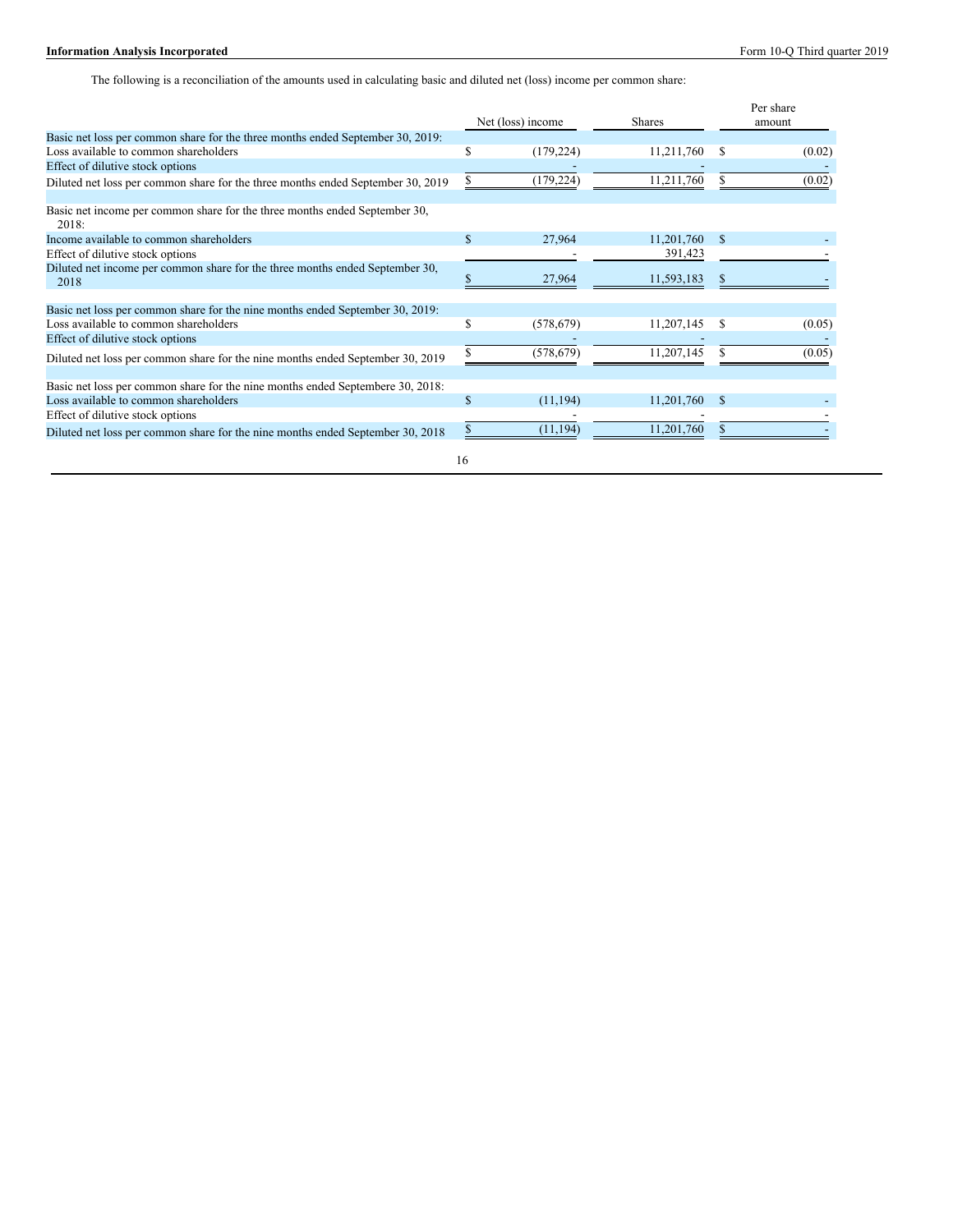### **Item 2. Management's Discussion and Analysis of Financial Condition and Results of Operations**

#### **Cautionary Statement Regarding Forward-Looking Statements**

This Form 10-Q contains forward-looking statements regarding our business, customer prospects, or other factors that may affect future earnings or financial results that are subject to the safe harbor created by the Private Securities Litigation Reform Act of 1995. Such statements involve risks and uncertainties which could cause actual results to vary materially from those expressed in the forward-looking statements. Investors should read and understand the risk factors detailed in our Annual Report on Form 10-K for the fiscal year ended December 31, 2018 ("2018 10-K") and in other filings with the Securities and Exchange Commission.

We operate in a rapidly changing environment that involves a number of risks, some of which are beyond our control. This list highlights some of the risks which may affect future operating results. These are the risks and uncertainties we believe are most important for you to consider. Additional risks and uncertainties, not presently known to us, which we currently deem immaterial or which are similar to those faced by other companies in our industry or business in general, may also impair our business operations. If any of the following risks or uncertainties actually occurs, our business, financial condition and operating results would likely suffer. These risks include, among others, the following:

- changes in the funding priorities of the U.S. federal government;
- temporary or extended budget-related shutdowns of the U.S. federal government;
- terms specific to U.S. federal government contracts;
- opportunities for repeat business for some electronic forms customers are declining;
- over half of our revenue is concentrated among a few a small number of contracts;
- our failure to keep pace with a changing technological environment;
- intense competition from other companies;
- inaccuracy in our estimates of the cost of services and the timeline for completion of contracts;
- non-performance by our subcontractors and suppliers;
- our dependence on third-party software and software maintenance suppliers;
- fluctuations in our results of operations and the resulting impact on our stock price;
- the limited public market for our common stock; and
- our forward-looking statements and projections may prove to be inaccurate.

In some cases, you can identify forward-looking statements by terms such as "may," "will," "should," "could," "would," "expect," "plans," "anticipates," "believes," "estimates," "projects," "predicts," "intends," "potential" and similar expressions intended to identify forward-looking statements. These statements reflect our current views with respect to future events and are based on assumptions and subject to risks and uncertainties. Given these uncertainties, you should not place undue reliance on these forward-looking statements. We discuss many of these risks in greater detail under the heading "Risk Factors" in Item 1A of our 2018 10-K. Also, these forward-looking statements represent our estimates and assumptions only as of the date of this report. Except as required by law, we assume no obligation to update any forward-looking statements after the date of this report.

### **Our Business**

Founded in 1979, IAI is in the business of modernizing client information systems, developing and maintaining information technology systems and programs, developing Section 508-compliant electronic forms and smart forms, and performing consulting services to government and commercial organizations. We have performed software modernization and electronic forms conversion projects for over 100 commercial and government customers, including, but not limited to, Department of Agriculture, Department of Defense, Department of Education, Department of Energy, Department of Homeland Security, Department of the Treasury, U.S. Small Business Administration, U.S. Army, U.S. Air Force, Department of Veterans Affairs, Citibank, and General Dynamics Information Technology (formerly Computer Sciences Corporation, CSRA). Today, we primarily apply our technology, services and experience to legacy software migration and modernization for commercial companies and government agencies, and to developing web-based solutions for agencies of the U.S. federal government. IAI also provides services through its GSA IT Schedule 70 contract (47QTCA18D0080) and maintains Reseller and/or Solution Partner relationships with firms such as Adobe Systems, HPE Micro Focus, and Heirloom Computing (additional information on IAI may be viewed at its website located at www.infoa.com.)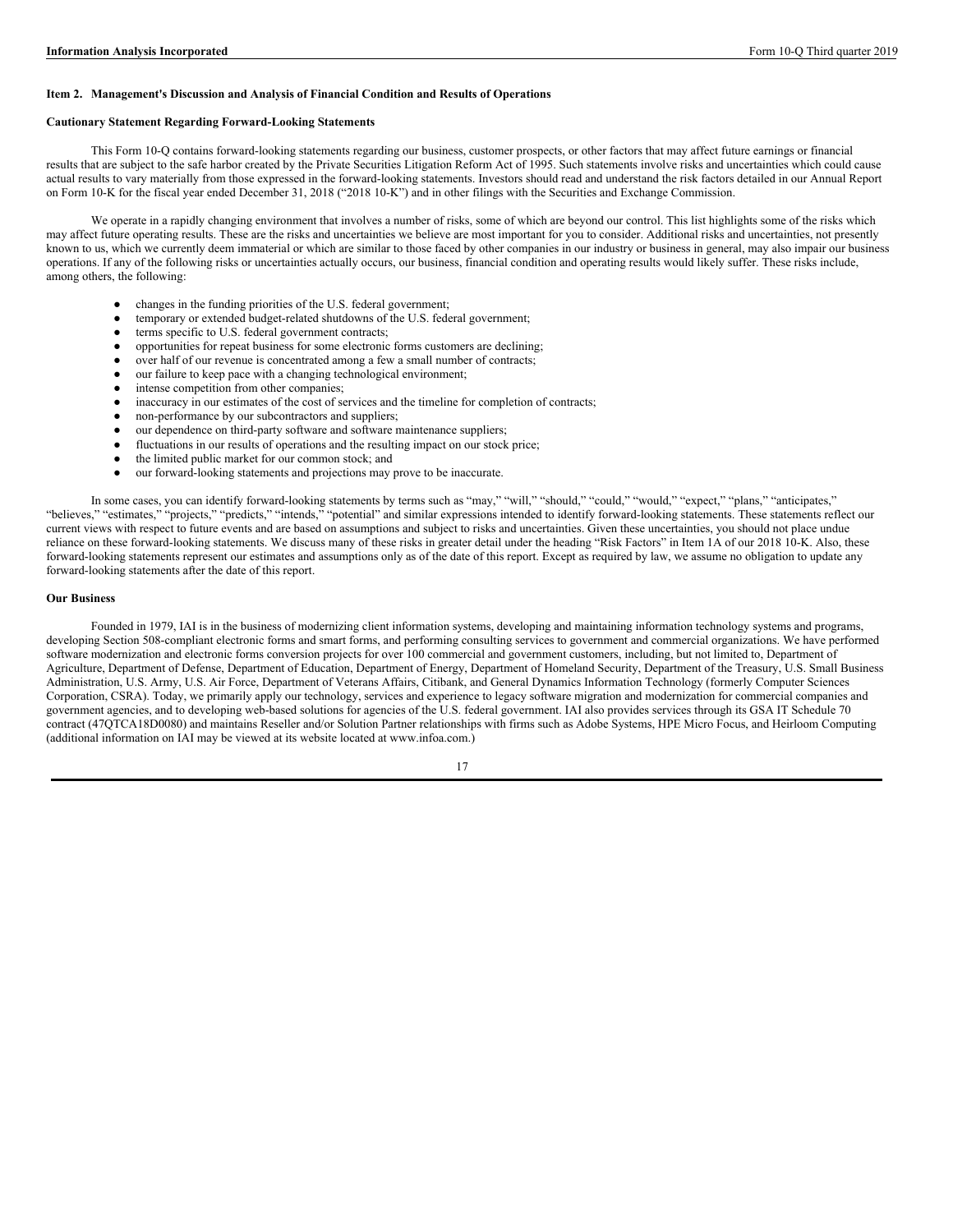### **Information Analysis Incorporated** Form 10-Q Third quarter 2019

IAI has earned an ISO 9001:2015 Management System certification for the provisioning and management of certain services and product delivery to its customers. Many government agencies are now requiring this certification as a basis for participating in designated contract solicitations. ISO 9001:2015 is a process-based certification recognizing organizations that can link business objectives with operating effectiveness and institutionalize continual improvement in its operations. In order to achieve and maintain certification, IAI is required to demonstrate through external audit our ability to consistently provide products and services that meet customer and applicable statutory and regulatory requirements set forth in the referenced ISO 9001:2015 standard. Companies that achieve such certification have demonstrated effective implementation of documentation and records management, top management's commitment to their customers, establishment of clear policy, good planning and implementation, good resource management, efficient process control, as well as measurement and analysis.

In the three months ended September 30, 2019, our prime contracts with U.S. government agencies generated 79.6% of our revenue, subcontracts under federal procurements generated 20.2% of our revenue, and commercial contracts generated 0.2% of our revenue. The terms of these contracts and subcontracts vary from single transactions to five years. Among prime contracts with U.S. government agencies, two software sales contracts generated 14.0% and 12.1% of our revenue, respectively. One professional services subcontract under a federal procurement generated 14.2% of our revenue.

In the three months ended September 30, 2018, our prime contracts with U.S. government agencies generated 71.3% of our revenue, subcontracts under federal procurements generated 24.7% of our revenue, and 4.0% of our revenue came from commercial contracts. The terms of these contracts and subcontracts varied from single transactions to five years. Among prime contracts with U.S. government agencies, one software sale contract generated 15.5% of our revenue, and one other contract generated 13.6% of our revenue. One professional services subcontract under a federal procurement generated 20.4% of our revenue.

In the nine months ended September 30, 2019, our prime contracts with U.S. government agencies generated 77.8% of our revenue, subcontracts under federal procurements generated 22.1% of our revenue, and commercial contracts generated 0.1% of our revenue. The terms of these contracts and subcontracts vary from single transactions to five years. Among prime contracts with U.S. government agencies, two software sales contracts generated 23.9% and 10.2% of our revenue, respectively. One professional services subcontract under a federal procurement generated 16.1% of our revenue.

In the nine months ended September 30, 2018, our prime contracts with U.S. government agencies generated 72.0% of our revenue, subcontracts under federal procurements generated 24.3% of our revenue, and 3.7% of our revenue came from commercial contracts. The terms of these contracts and subcontracts vary from single transactions to five years. Among prime contracts with U.S. government agencies, one software sale contract generated 24.3% of our revenue, and one other contract generated 13.1% of our revenue. One professional services subcontract under a federal procurement generated 20.2% of our revenue.

At September 30, 2019, accounts receivable balances related to one subcontract under a federal procurement represented 21.0% of our outstanding accounts receivable, and balances related to three prime contracts represented 11.8%, 11.2%, and 9.7% of our outstanding accounts receivable, respectively.

We sold third-party software and maintenance contracts under agreements with one major supplier. These sales accounted for 72.1% of total revenue in the third quarter of 2019 and 51.1% of revenue in the third quarter of 2018, and 70.0% of total revenue in the first nine months of 2019 and 53.5% of revenue in the first nine months of 2018.

### **Three Months Ended September 30, 2019 versus Three Months Ended September 30, 2018**

#### *Revenue*

Our revenues in the third quarter of 2019 were \$3,182,597 compared to \$2,418,677 in the corresponding quarter in 2018, an increase of \$763,920, or 31.6%. Professional fee revenue was \$888,662 in the third quarter of 2019 versus \$1,111,358 in the corresponding quarter in 2018, a decrease of \$222,696, or 20.0%, and software revenue was \$2,293,935 in the third quarter of 2019 versus \$1,307,319 in the third quarter of 2018, an increase of \$986,616, or 75.5%. Revenue from professional fees decreased due primarily to the completion or expiration of certain contracts since the third quarter of 2018, as well as variations in the levels of activity on several other continuing contracts. The increase in our software revenue in 2019 versus the same period in 2018 is due to the non-recurring nature of many of our software sales transactions, as well as the timing of recurring orders. Software sales are subject to considerable fluctuation from period to period, based on the product mix sold and referral fees earned.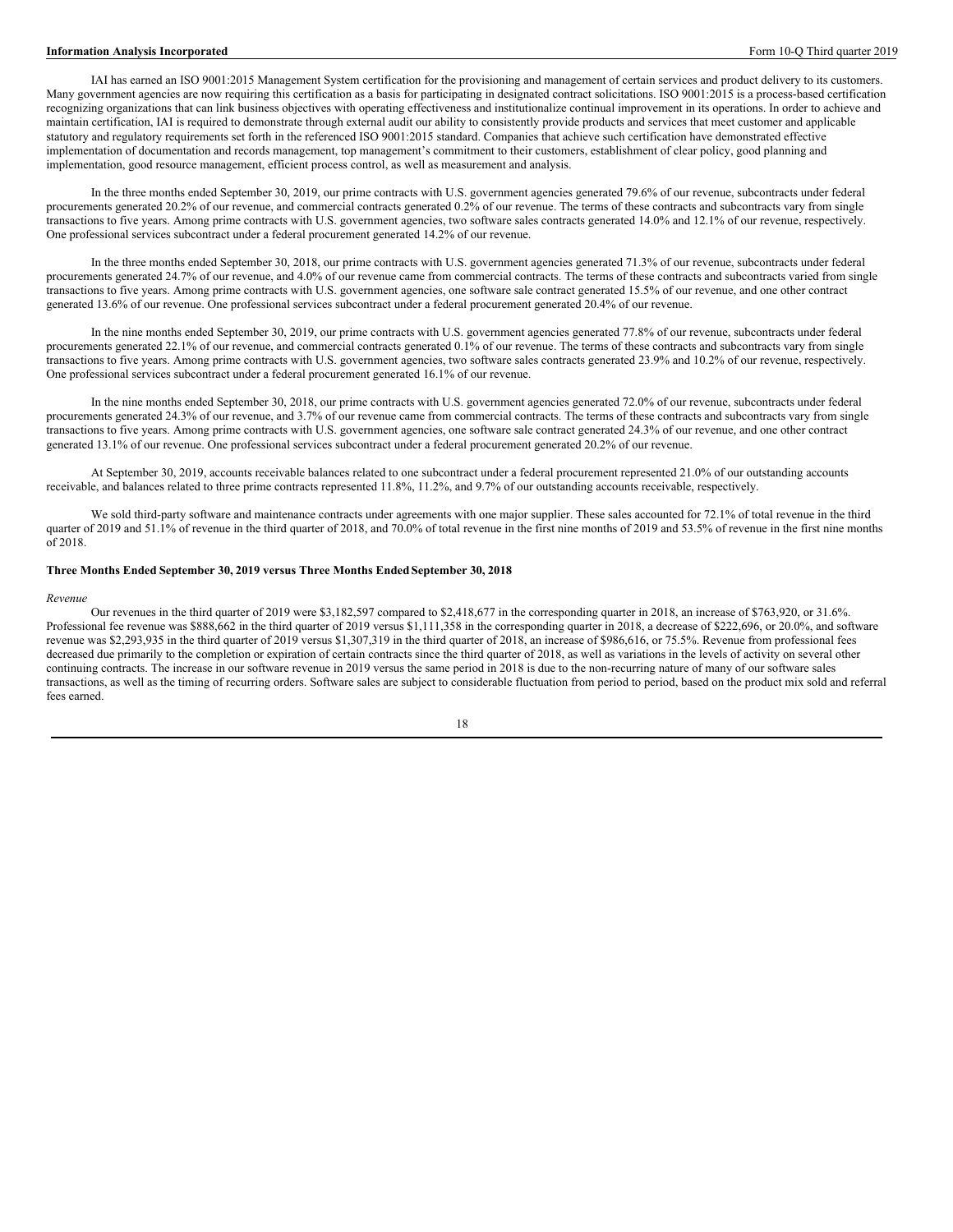#### *Gross Profit*

Gross profit was \$384,317, or 12.1% of revenue in the third quarter of 2019 versus \$569,106, or 23.5% of revenue in the third quarter of 2018. For the quarter ended September 30, 2019, \$325,068 of the gross profit was attributable to professional fees at a gross profit percentage of 36.6%, and \$59,249 of the gross profit was attributable to software sales at a gross profit percentage of 2.6%. In the same quarter in 2018, we reported gross profit for professional fees of \$536,158, or 48.2%, of professional fee revenue, and gross profit of \$32,948, or 2.5% of software sales. Gross profit from professional fees decreased primarily due to the completion or expiration of certain contracts, and fluctuations in activity on continuing contracts, since the third quarter of 2018. Where there are highly specialized skill sets needed on contracts, fluctuations in activity can have large effects on our margins, since we must carry the cost of the personnel with those skill sets even when their hours are not billable. Gross profit on software sales increased due to an increase in the volume of sales. Software product sales and associated margins are subject to considerable fluctuation from period to period, based on the product mix sold and incentive payments earned. Increases and decreases in our software sales, excluding incentive payments, generally do not have a material effect on our gross profit, as the gross profit percentage on software sales averages less than 3.0%.

### *Selling, General and Administrative Expenses*

Selling, general and administrative expenses, exclusive of sales commissions, were \$467,667, or 14.7% of revenues, in the third quarter of 2019 versus \$409,761, or 16.9% of revenues, in the third quarter of 2018. These expenses increased \$57,906, or 14.1%, from the third quarter of 2018. These increases are largely the costs of exploring avenues of growth, including merger and acquisition opportunities. In anticipation of the commencement of services on a subcontract award under a prime contract award that has been protested, we have hired and have other employees whose labor hours are currently only partially billable. Some of the costs associated with these employees, to the extent not billable, is included in our administrative costs.

Commissions expense was \$98,394, or 3.1% of revenues, in the third quarter of 2019 versus \$134,255, or 5.6% of revenues, in the third quarter of 2018. Commissions are driven by varying factors and are earned at varying rates for each salesperson. The expiration of some higher-margin contracts contributed significantly to the decline in commissions earned.

#### *Net (loss) income*

Net loss for the three months ended September 30, 2019, was (\$179,224), or (5.6%) of revenue, versus net income of \$27,964, or 1.2% of revenue, for the same period in 2018. We expect to continue to incur quarterly operating losses until we increase our professional fees revenue.

### **Nine months Ended September 30, 2019 versus Nine months Ended September 30, 2018**

#### *Revenue*

Our revenues in the first nine months of 2019 were \$8,065,837 compared to \$7,520,972 in the corresponding period in 2018, an increase of \$544,865, or 7.2%. Professional fee revenue was \$2,412,409 in the first nine months of 2019 versus \$3,429,153 in the corresponding period in 2018, a decrease of \$1,016,744, or 29.7%, and software revenue was \$5,653,428 in the first nine months of 2019 versus \$4,091,819 in the first nine months of 2018, an increase of \$1,561,609, or 38.2%. Revenue from professional fees decreased due primarily to the completion or expiration of certain contracts since the first nine months of 2018, as well as variations in the levels of activity on several other continuing contracts. The increase in our software revenue in 2019 versus the same period in 2018 is due to the non-recurring nature of many of our software sales transactions, as well as the timing of recurring orders. Software sales are subject to considerable fluctuation from period to period, based on the product mix sold and referral fees earned.

$$
19 \\
$$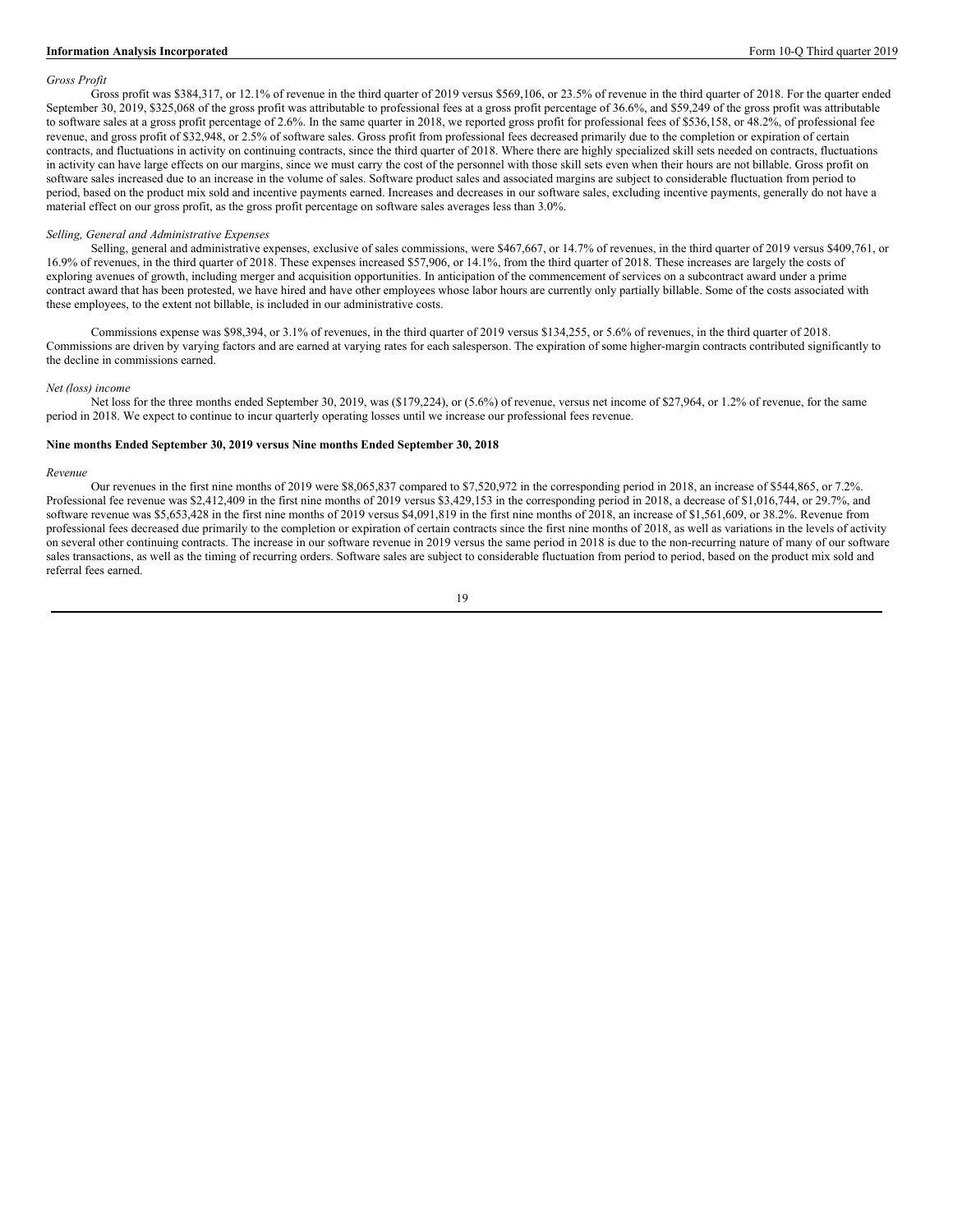#### *Gross Profit*

Gross profit was \$1,063,917, or 13.2% of revenue in the first nine months of 2019 versus \$1,674,881, or 22.3% of revenue in the first nine months of 2018. For the nine months ended September 30, 2019, \$967,089 of the gross profit was attributable to professional fees at a gross profit percentage of 40.1%, and \$96,828 of the gross profit was attributable to software sales at a gross profit percentage of 1.7%. In the same period in 2018, we reported gross profit for professional fees of \$1,600,611, or 46.7%, of professional fee revenue, and gross profit of \$74,270, or 1.8% of software sales. Gross profit from professional fees decreased primarily due to the completion or expiration of certain contracts, and fluctuations in activity on continuing contracts, since the first nine months of 2018. Where there are highly specialized skill sets needed on contracts, fluctuations in activity can have large effects on our margins, since we must carry the cost of the personnel with those skill sets even when their hours are not billable. Gross profit on software sales increased due to an increase in the volume of sales. Software product sales and associated margins are subject to considerable fluctuation from period to period, based on the product mix sold and incentive payments earned. Increases and decreases in our software sales, excluding incentive payments, generally do not have a material effect on our gross profit, as the gross profit percentage on software sales averages less than 3.0%.

#### *Selling, General and Administrative Expenses*

Selling, general and administrative expenses, exclusive of sales commissions, were \$1,481,694, or 18.4% of revenues, in the first nine months of 2019 versus \$1,319,790, or 17.5% of revenues, in the first nine months of 2018. These expenses increased \$161,904, or 12.3%, from the first nine months of 2018. These increases are the costs of exploring avenues of growth, including merger and acquisition opportunities, coupled with increases in the costs of non-billable labor and the fringe benefits associated with that labor, partially due to carrying salaried employees during the government shutdown in the early part of 2019. Additionally, in anticipation of the commencement of services on a subcontract award under a prime contract award that has been protested, we have hired and have other employees whose labor hours are currently only partially billable. Some of the costs associated with these employees, to the extent not billable, is included in our administrative costs.

Commissions expense was \$169,155, or 2.1% of revenues, in the first nine months of 2019 versus \$374,815, or 5.0% of revenues, in the first nine months of 2018. Commissions are driven by varying factors and are earned at varying rates for each salesperson. The expiration of some higher-margin contracts contributed significantly to the decline in commissions earned.

#### *Net loss*

Net loss for the nine months ended September 30, 2019, was \$578,679, or 7.2% of revenues, versus \$11,194, or 0.1% of revenue, for the same period in 2018. We expect to continue to incur quarterly operating losses until we increase our professional fees revenue.

### **Liquidity and Capital Resources**

Our cash and cash equivalents balance were sufficient to provide financing for our operations. Our net cash used in the combination of our operating, investing, and financing activities in the first nine months of 2019 was \$870,147. This net cash, when subtracted from a beginning balance of \$1,963,956, yielded cash and cash equivalents of \$1,093,809 as of September 30, 2019. Accounts receivable and contract assets increased \$1,235,908 due to software sales at the end of the U.S. government fiscal year. Prepaid expenses and other current assets increased \$210,460 due primarily to the cost of maintenance contracts related to some of the U.S. government fiscal year-end software sales, which are recognized over the terms of the maintenance contracts. Accounts payable increased \$1,149,673, which is also related to our late third quarter software sales. Commissions payable decreased \$319,805 due to payouts of existing commissions payable balances occurring faster than new commissions were incurred. Contract liabilities increased \$167,810, due primarily to the sales of maintenance contracts related to some of the U.S. government fiscal year-end software sales, for which the associated revenue is recognized over the terms of the maintenance contracts.

We have a revolving line of credit with a bank providing for demand or short-term borrowings of up to \$1,000,000. The line expires on May 31, 2020. As of September 30, 2019, no amounts were outstanding under this line of credit. We did not borrow against this line of credit in the last twelve months.

Given our current cash position, operating plan, and line of credit, we anticipate that we will be able to meet our cash requirements for twelve months from the date of filing of this Form 10-Q.

We presently lease our corporate offices on a contractual basis with certain timeframe commitments and obligations. We believe that our existing offices will be sufficient to meet our foreseeable facility requirement. Should we need additional space to accommodate increased activities, management believes we can secure such additional space on reasonable terms.

We have no material commitments for capital expenditures.

We have no off-balance sheet arrangements.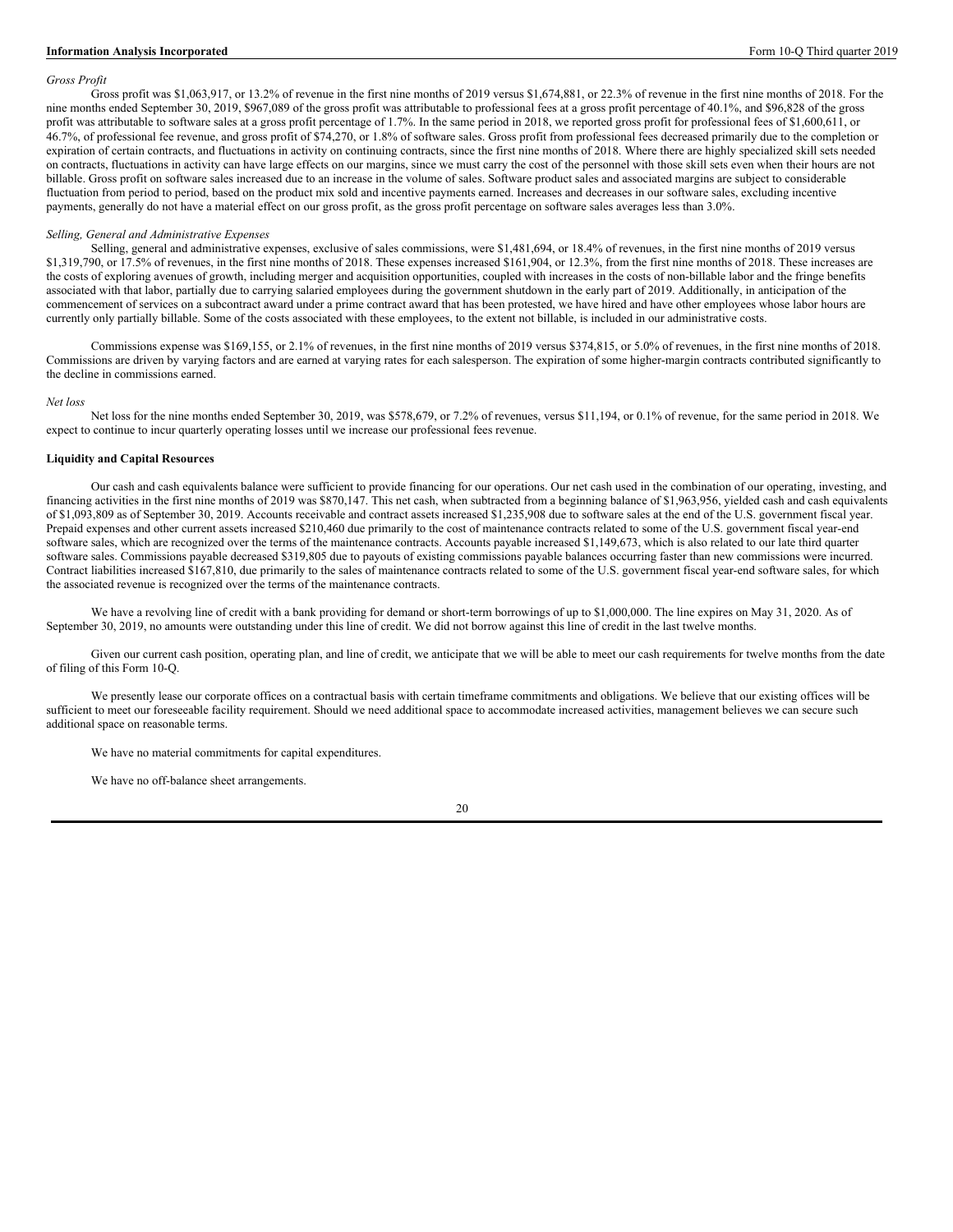#### **Item 4. Controls and Procedures**

### *Disclosure Controls and Procedures*

Our management, under the supervision and with the participation of our Chief Executive Officer and Chief Financial Officer, and people performing similar functions, has evaluated the effectiveness of the design and operation of our disclosure controls and procedures (as defined in Rules 13a-15(e) and 15d-15(e) under the Exchange Act), as of September 30, 2019 (the "Evaluation Date"). Based upon this evaluation, our Chief Executive Officer and Chief Financial Officer have concluded that, as of the Evaluation Date, our disclosure controls and procedures are effective to ensure that information required to be disclosed by us in the reports that we file or submit under the Exchange Act (i) is recorded, processed, summarized and reported within the time periods specified in the Securities and Exchange Commission's rules and forms, and (ii) is accumulated and communicated to management, including our Chief Executive Officer and Chief Financial Officer, to allow timely decisions regarding required disclosure.

#### *Changes in Internal Controls over Financial Reporting*

There were no changes in the Company's internal control over financial reporting during the quarter ended September 30, 2019, that have materially affected, or are reasonably likely to materially affect, our internal control over financial reporting.

### *Inherent Limitations on Ef ectiveness of Controls*

Because of the inherent limitations in all control systems, no control system can provide absolute assurance that all control issues and instances of fraud, if any, within a company have been detected. These inherent limitations include the realities that judgments in decision making can be faulty and that breakdowns can occur because of simple error or mistake. Additionally, controls can be circumvented by the individual acts of a person, by collusion of two or more people or by management override of the control. The design of any system of controls also is based in part upon certain assumptions about the likelihood of future events, and there can be no assurance that any design will succeed in achieving its stated goals under all potential future conditions. Because of the inherent limitations in a cost-effective control system, misstatements due to error or fraud may occur and may not be detected. Notwithstanding these limitations, we believe that our disclosure controls and procedures are designed to provide reasonable assurance of achieving their objectives.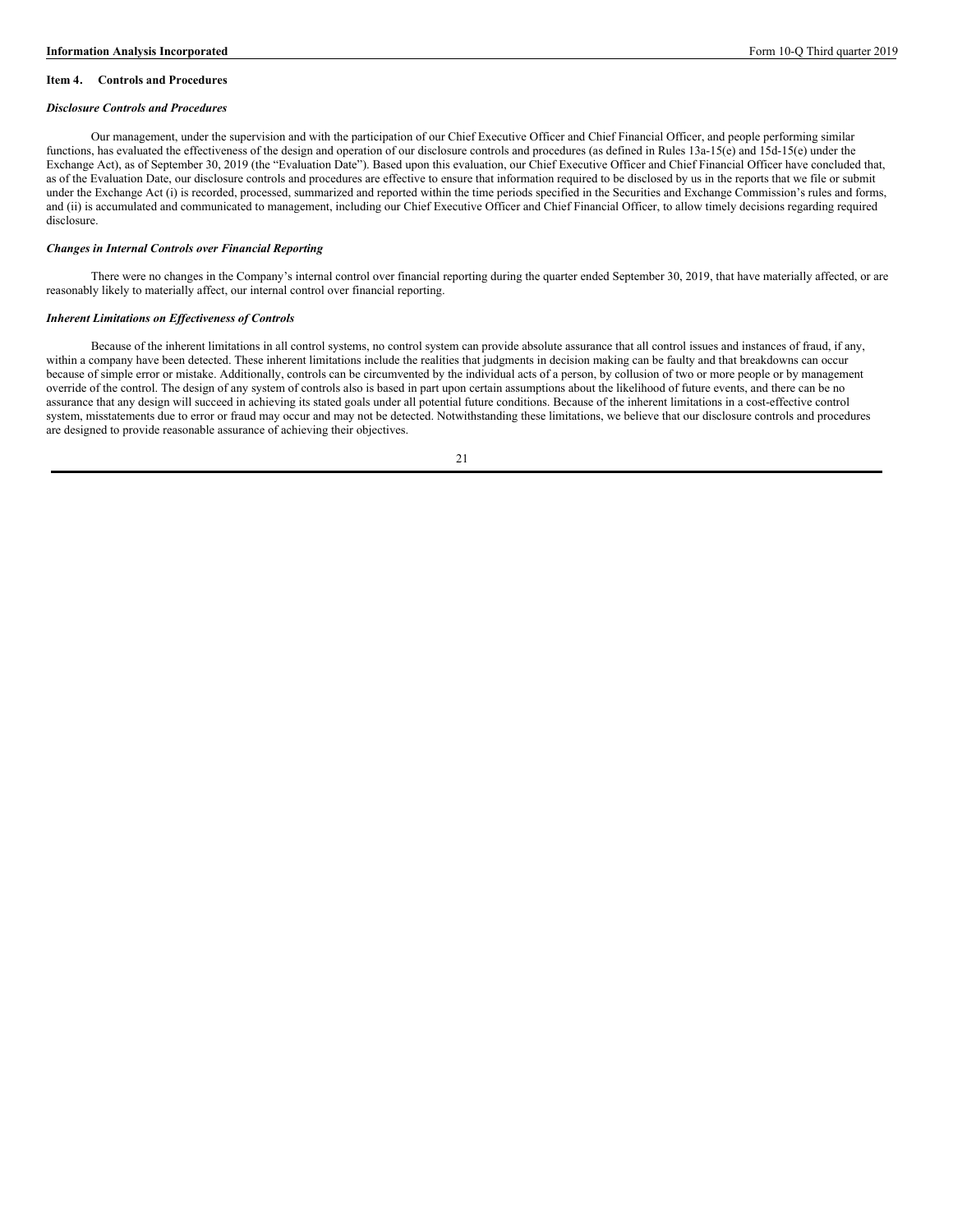# **PART II - OTHER INFORMATION**

### **Item 1. Legal Proceedings**

None.

### **Item 1A. Risk Factors**

"Item 1A. Risk Factors" of our annual report on Form 10-K for the year ended December 31, 2018, as amended, includes a discussion of our risk factors. Other than the additional risk factor set forth below, there have been no material changes from the risk factors described in our annual report on Form 10-K for the year ended December 31, 2018.

### *The failure to generate a suf icient level of professional fees will cause us to sustain losses.*

Given the low profit margin we achieve on our software sales, we require a certain level of professional fee revenue to obtain the gross profit we require to maintain and operate our business. This requisite level is being adversely impacted by a pending protest on a government contract for which we are to become a subcontractor. The dedicated personnel for this subcontract, who remain employed so they are available when, and if, the protest is favorably resolved, are only being partially engaged by the prime contractor on another contract. The engagement level is not sufficient enough for us to achieve profitability. If the protest is not resolved in the near term and if we do not obtain additional professional fee engagements, we will continue to sustain losses.

### **Item 2. Unregistered Sales of Equity Securities and Use of Proceeds**

None.

**Item 3. Defaults Upon Senior Securities**

None.

### **Item 4. Mine Safety Disclosures**

Not applicable.

# **Item 5. Other Information**

None.

### **Item 6. Exhibits**

- 31.1 [Certification](#page-22-0) of Chief Executive Officer Pursuant to Rules 13a-14(a) and 15d-14(a) of the Securities Exchange Act of 1934
- 31.2 [Certification](#page-23-0) of Chief Financial Officer Pursuant to Rules 13a-14(a) and 15d-14(a) of the Securities Exchange Act of 1934<br>32.1 Certification Pursuant to 18 U.S.C. Section 1350, as Adopted Pursuant to Section 906 of th
- 32.1 Certification Pursuant to 18 U.S.C. Section 1350, as Adopted Pursuant to Section 906 of the [Sarbanes-Oxley](#page-24-0) Act of 2002<br>32.2 Certification Pursuant to 18 U.S.C. Section 1350, as Adopted Pursuant to Section 906 of the S
- 32.2 Certification Pursuant to 18 U.S.C. Section 1350, as Adopted Pursuant to Section 906 of the [Sarbanes-Oxley](#page-25-0) Act of 2002
- 101.INS XBRL Instance [Document](file:///tmp/tmp20220315-30339-1fniesf/iaic-20190930.xml)
- 101.SCH XBRL [Taxonomy](file:///tmp/tmp20220315-30339-1fniesf/iaic-20190930.xsd) Extension Schema
- 101.CAL XBRL Taxonomy Extension [Calculation](file:///tmp/tmp20220315-30339-1fniesf/iaic-20190930_cal.xml) Linkbase
- 101.DEF XBRL [Taxonomy](file:///tmp/tmp20220315-30339-1fniesf/iaic-20190930_def.xml) Extension Definition Linkbase
- 101.LAB XBRL [Taxonomy](file:///tmp/tmp20220315-30339-1fniesf/iaic-20190930_lab.xml) Extension Label Linkbase
- 101.PRE XBRL Taxonomy Extension [Presentation](file:///tmp/tmp20220315-30339-1fniesf/iaic-20190930_pre.xml) linkbase

# **SIGNATURES**

In accordance with the requirements of the Exchange Act of 1934, the registrant caused this report to be signed on its behalf by the undersigned, thereunto duly authorized.

Information Analysis Incorporated (Registrant)

Date: <u>November 14, 2019</u> By: /s/ Sandor Rosenberg Sandor Rosenberg, Chairman of the Board, Chief Executive Officer, and President

Date: November 14, 2019 By: /s/ Richard S. DeRose Richard S. DeRose, Executive Vice President, Treasurer, and Chief Financial Officer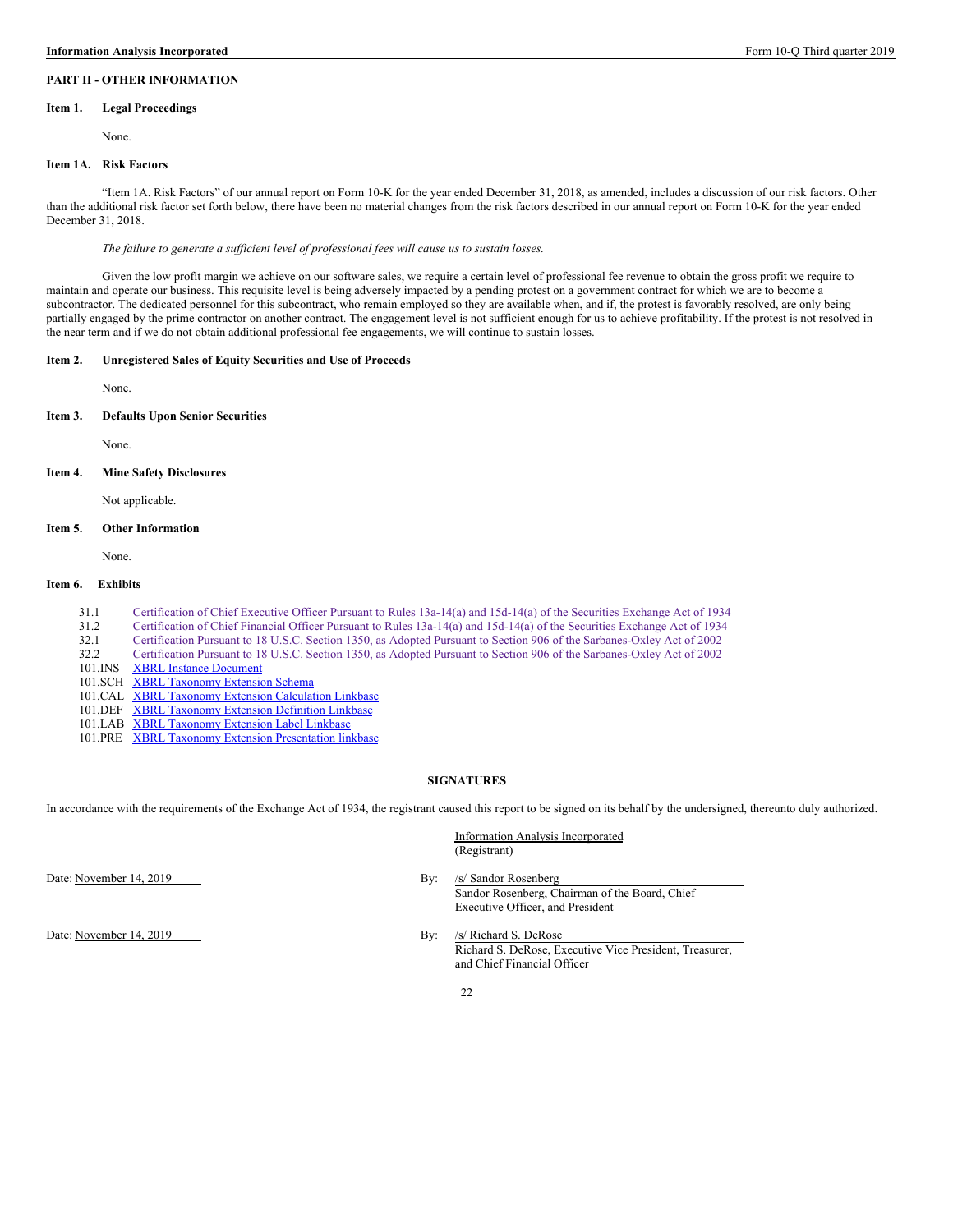# **CERTIFICATIONS**

<span id="page-22-0"></span>I, Sandor Rosenberg, certify that:

- 1. I have reviewed this quarterly report on Form 10-Q of Information Analysis Incorporated;
- 2. Based on my knowledge, this report does not contain any untrue statement of a material fact or omit to state a material fact necessary to make the statements made, in light of the circumstances under which such statements were made, not misleading with respect to the period covered by this report;
- 3. Based on my knowledge, the financial statements, and other financial information included in this report, fairly present in all material respects the financial condition, results of operations and cash flows of the registrant as of, and for, the periods presented in this report;
- 4. The registrant's other certifying officer(s) and I are responsible for establishing and maintaining disclosure controls and procedures (as defined in Exchange Act Rules  $13a-15(e)$  and  $15d-15(e)$ ) and internal control over financial reporting (as defined in Exchange Act Rules  $13a-15(f)$  and  $15d-15(f)$ ) for the registrant and have:
	- (a) Designed such disclosure controls and procedures, or caused such disclosure controls and procedures to be designed under our supervision, to ensure that material information relating to the registrant, including its consolidated subsidiaries, is made known to us by others within those entities, particularly during the period in which this report is being prepared;
	- (b) Designed such internal control over financial reporting, or caused such internal control over financial reporting to be designed under our supervision, to provide reasonable assurance regarding the reliability of financial reporting and the preparation of financial statements for external purposes in accordance with generally accepted accounting principles;
	- (c) Evaluated the effectiveness of the registrant's disclosure controls and procedures and presented in this report our conclusions about the effectiveness of the disclosure controls and procedures, as of the end of the period covered by this report based on such evaluation; and
	- (d) Disclosed in this report any change in the registrant's internal control over financial reporting that occurred during the registrant's most recent fiscal quarter (the registrant's fourth fiscal quarter in the case of an annual report) that has materially affected, or is reasonably likely to materially affect, the registrant's internal control over financial reporting; and
- 5. The registrant's other certifying officer(s) and I have disclosed, based on our most recent evaluation of internal control over financial reporting, to the registrant's auditors and the audit committee of the registrant's board of directors (or persons performing the equivalent functions):
	- a) all significant deficiencies and material weaknesses in the design or operation of internal control over financial reporting which are reasonably likely to adversely affect the registrant's ability to record, process, summarize and report financial information; and
	- b) any fraud, whether or not material, that involves management or other employees who have a significant role in the registrant's internal control over financial reporting.

Date: November 14, 2019 By: /s/ Sandor Rosenberg

Sandor Rosenberg, Chairman of the Board, Chief Executive Officer and President

A signed original of this written statement required by Section 302 has been provided to Information Analysis Incorporated and will be retained by Information Analysis Incorporated and furnished to the Securities and Exchange Commission or its staff upon request.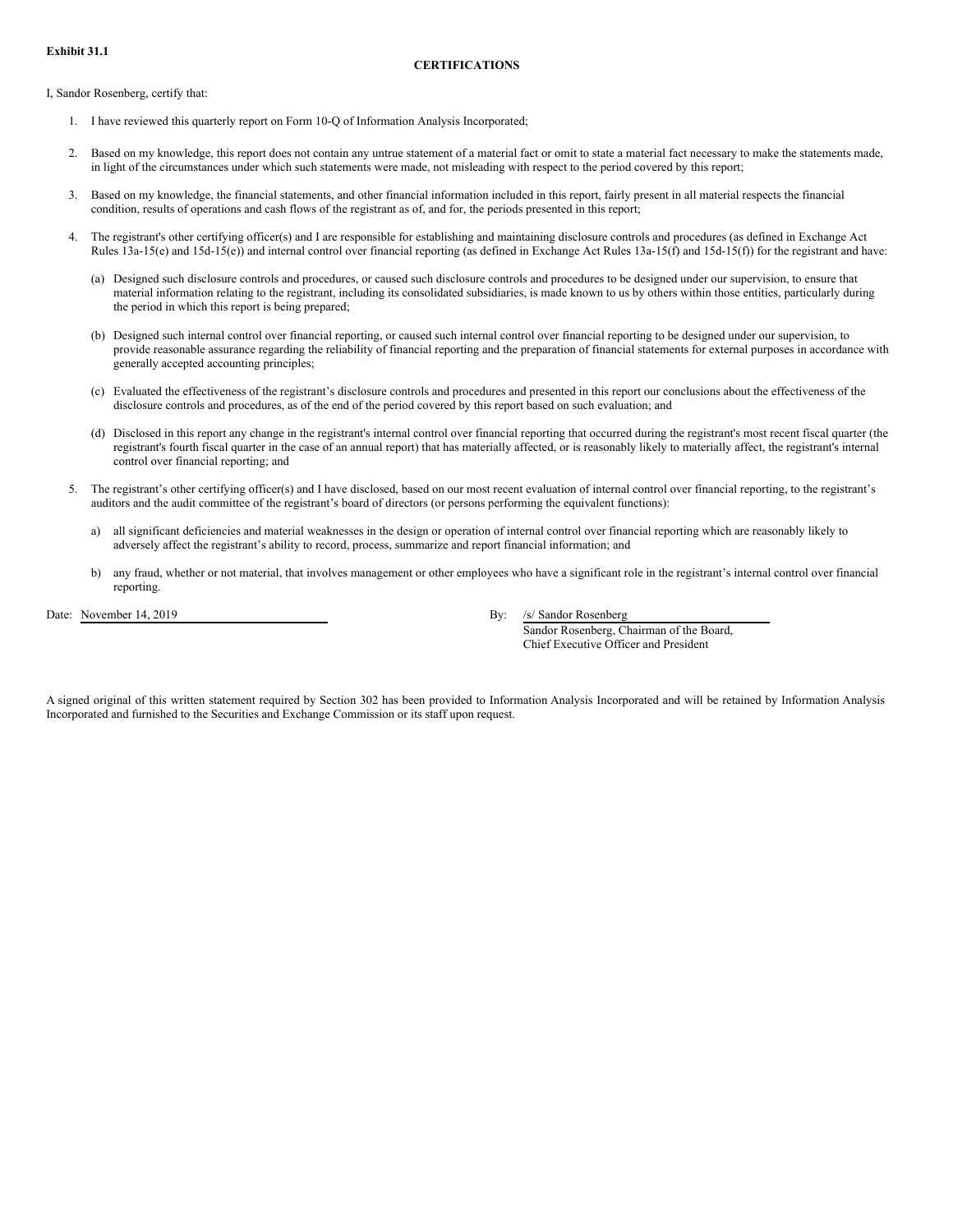# **CERTIFICATIONS**

<span id="page-23-0"></span>I, Richard S. DeRose, certify that:

- 1. I have reviewed this quarterly report on Form 10-Q of Information Analysis Incorporated;
- 2. Based on my knowledge, this report does not contain any untrue statement of a material fact or omit to state a material fact necessary to make the statements made, in light of the circumstances under which such statements were made, not misleading with respect to the period covered by this report;
- 3. Based on my knowledge, the financial statements, and other financial information included in this report, fairly present in all material respects the financial condition, results of operations and cash flows of the registrant as of, and for, the periods presented in this report;
- 4. The registrant's other certifying officer(s) and I are responsible for establishing and maintaining disclosure controls and procedures (as defined in Exchange Act Rules  $13a-15(e)$  and  $15d-15(e)$ ) and internal control over financial reporting (as defined in Exchange Act Rules  $13a-15(f)$  and  $15d-15(f)$ ) for the registrant and have:
	- (a) Designed such disclosure controls and procedures, or caused such disclosure controls and procedures to be designed under our supervision, to ensure that material information relating to the registrant, including its consolidated subsidiaries, is made known to us by others within those entities, particularly during the period in which this report is being prepared;
	- (b) Designed such internal control over financial reporting, or caused such internal control over financial reporting to be designed under our supervision, to provide reasonable assurance regarding the reliability of financial reporting and the preparation of financial statements for external purposes in accordance with generally accepted accounting principles;
	- (c) Evaluated the effectiveness of the registrant's disclosure controls and procedures and presented in this report our conclusions about the effectiveness of the disclosure controls and procedures, as of the end of the period covered by this report based on such evaluation; and
	- (d) Disclosed in this report any change in the registrant's internal control over financial reporting that occurred during the registrant's most recent fiscal quarter (the registrant's fourth fiscal quarter in the case of an annual report) that has materially affected, or is reasonably likely to materially affect, the registrant's internal control over financial reporting; and
- 5. The registrant's other certifying officer(s) and I have disclosed, based on our most recent evaluation of internal control over financial reporting, to the registrant's auditors and the audit committee of the registrant's board of directors (or persons performing the equivalent functions):
	- a) all significant deficiencies and material weaknesses in the design or operation of internal control over financial reporting which are reasonably likely to adversely affect the registrant's ability to record, process, summarize and report financial information; and
	- b) any fraud, whether or not material, that involves management or other employees who have a significant role in the registrant's internal control over financial reporting.

Date: November 14, 2019 By: /s/ Richard S. DeRose

Richard S. DeRose, Executive Vice President, Treasurer, Chief Financial Officer

A signed original of this written statement required by Section 302 has been provided to Information Analysis Incorporated and will be retained by Information Analysis Incorporated and furnished to the Securities and Exchange Commission or its staff upon request.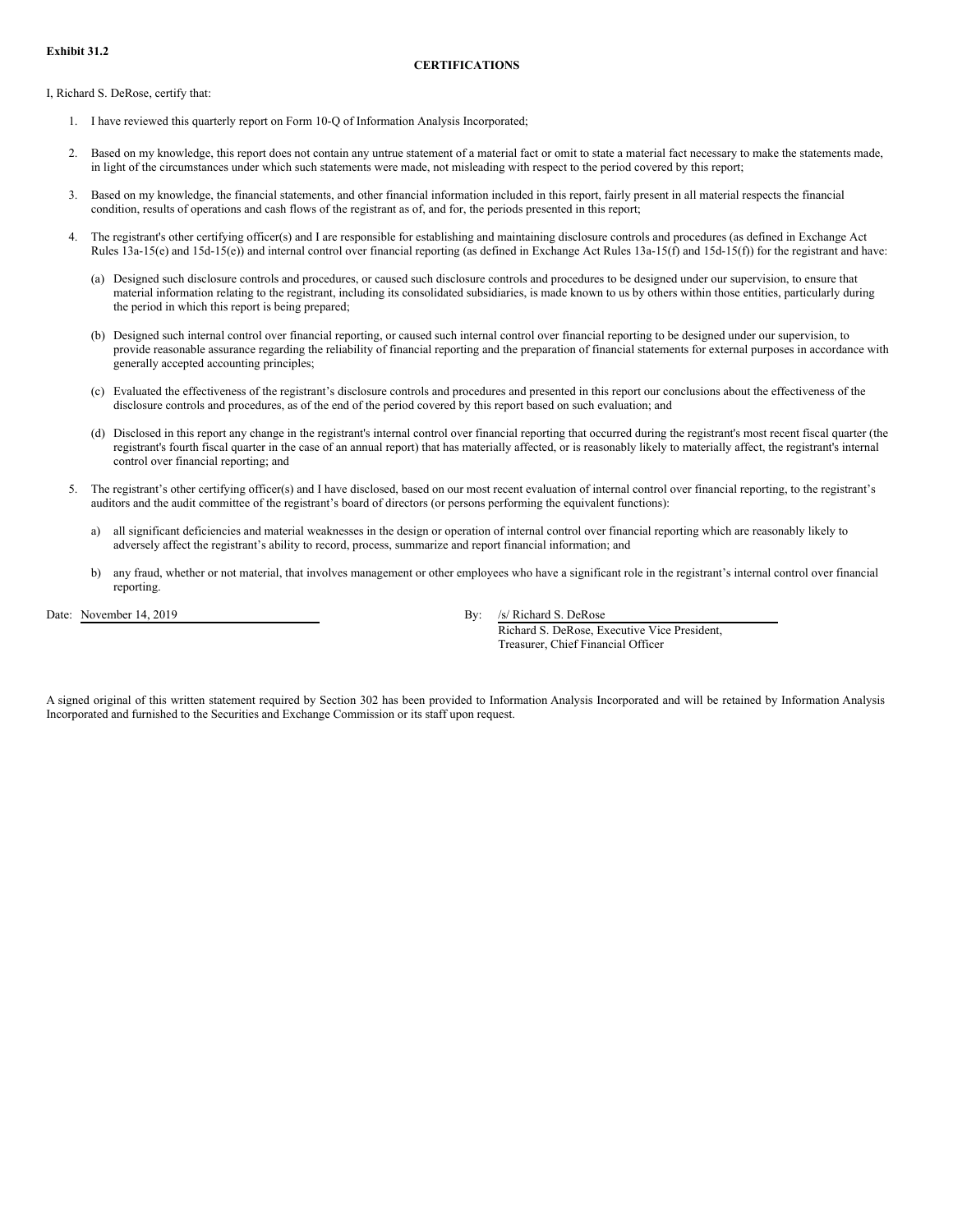# **CERTIFICATION PURSUANT TO 18 U.S.C. SECTION 1350, AS ADOPTED PURSUANT TO SECTION 906 OF THE SARBANES-OXLEY ACT OF 2002**

<span id="page-24-0"></span>Pursuant to Section 906 of the Sarbanes-Oxley Act of 2002 (subsections (a) and (b) of Section 1350, Chapter 63 of Title 18, United States Code), I, Sandor Rosenberg, Chief Executive Officer of Information Analysis Incorporated, a Virginia corporation (the "Company"), do hereby certify, to the best of my knowledge, that:

- 1 the Company's Quarterly Report on Form 10-Q for the period ended September 30, 2019, as filed with the Securities and Exchange Commission on the date hereof, (the "Report") fully complies with the requirements of Section 13(a) or 15(d) of the Securities Exchange Act of 1934; and
- 2 the information contained in the Report fairly presents, in all material respects, the financial condition and result of operations of the Company for the periods presented therein.

Date: November 14, 2019 By: /s/ Sandor Rosenberg

Sandor Rosenberg, Chairman of the Board, Chief Executive Officer and President

A signed original of this written statement required by Section 906 has been provided to Information Analysis Incorporated and will be retained by Information Analysis Incorporated and furnished to the Securities and Exchange Commission or its staff upon request.